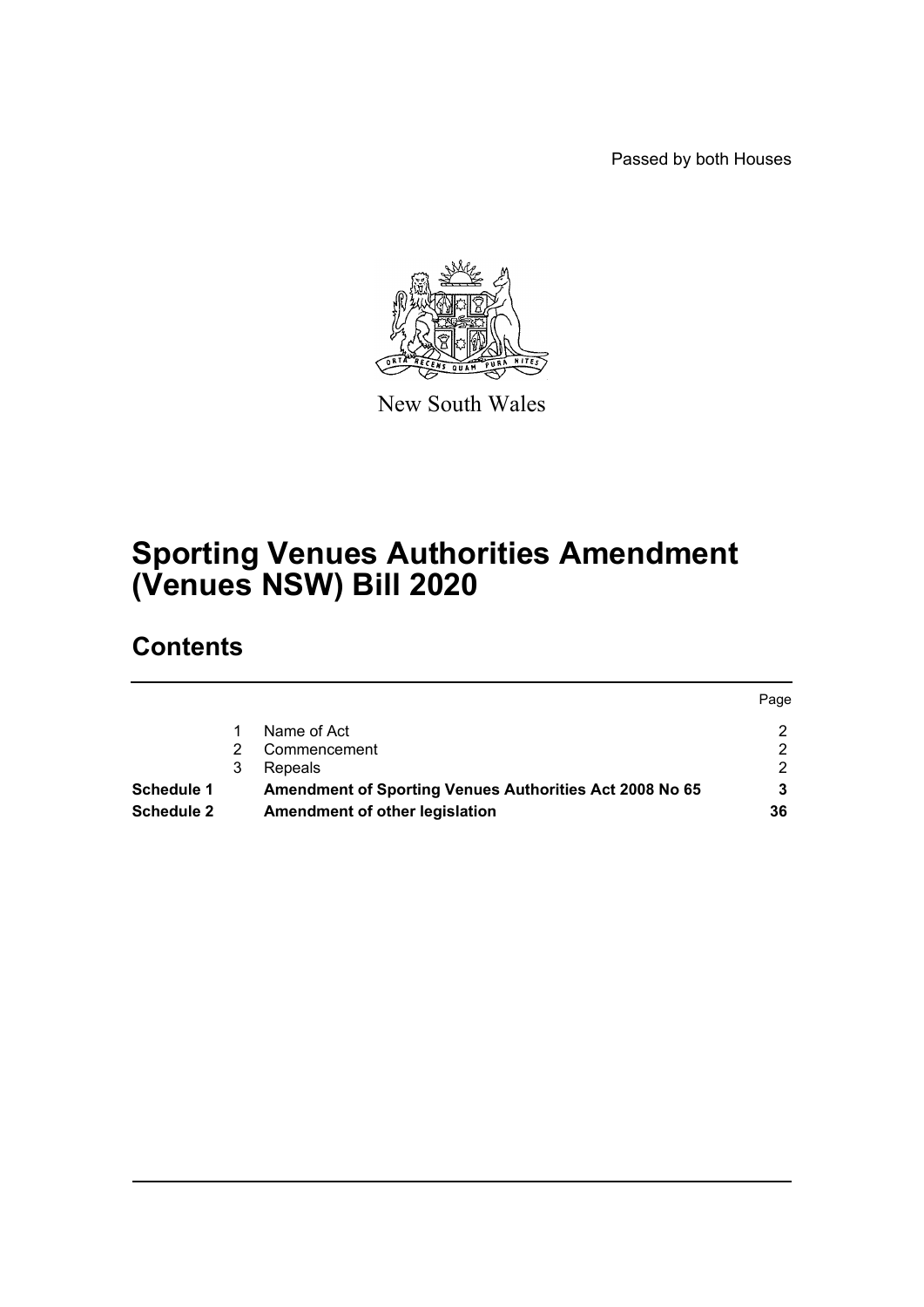*I certify that this public bill, which originated in the Legislative Assembly, has finally passed the Legislative Council and the Legislative Assembly of New South Wales.*

> *Clerk of the Legislative Assembly. Legislative Assembly, Sydney, , 2020*



New South Wales

# **Sporting Venues Authorities Amendment (Venues NSW) Bill 2020**

Act No , 2020

An Act to amend the *Sporting Venues Authorities Act 2008* to reconstitute Venues NSW and dissolve the Sydney Cricket Ground Trust; to repeal and make consequential or related amendments to certain legislation.

*I have examined this bill and find it to correspond in all respects with the bill as finally passed by both Houses.*

*Assistant Speaker of the Legislative Assembly.*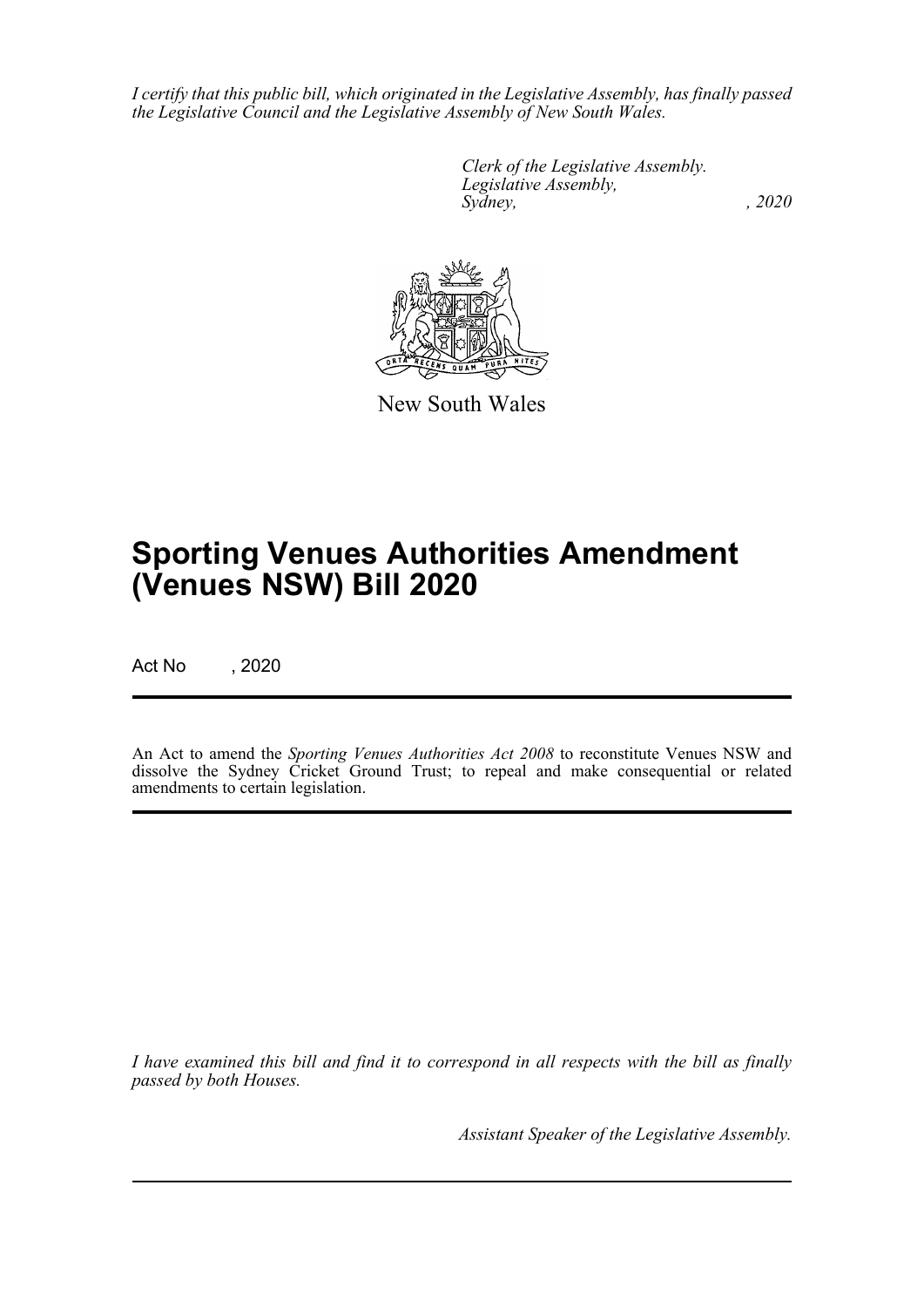Sporting Venues Authorities Amendment (Venues NSW) Bill 2020 [NSW]

#### <span id="page-2-0"></span>**The Legislature of New South Wales enacts—**

#### **1 Name of Act**

This Act is the *Sporting Venues Authorities Amendment (Venues NSW) Act 2020*.

#### <span id="page-2-1"></span>**2 Commencement**

This Act commences on a day or days to be appointed by proclamation.

#### <span id="page-2-2"></span>**3 Repeals**

The following are repealed—

- (a) the *Sydney Cricket and Sports Ground Act 1978* No 72,
- (b) the *Sydney Cricket Ground and Sydney Football Stadium By-law 2014*.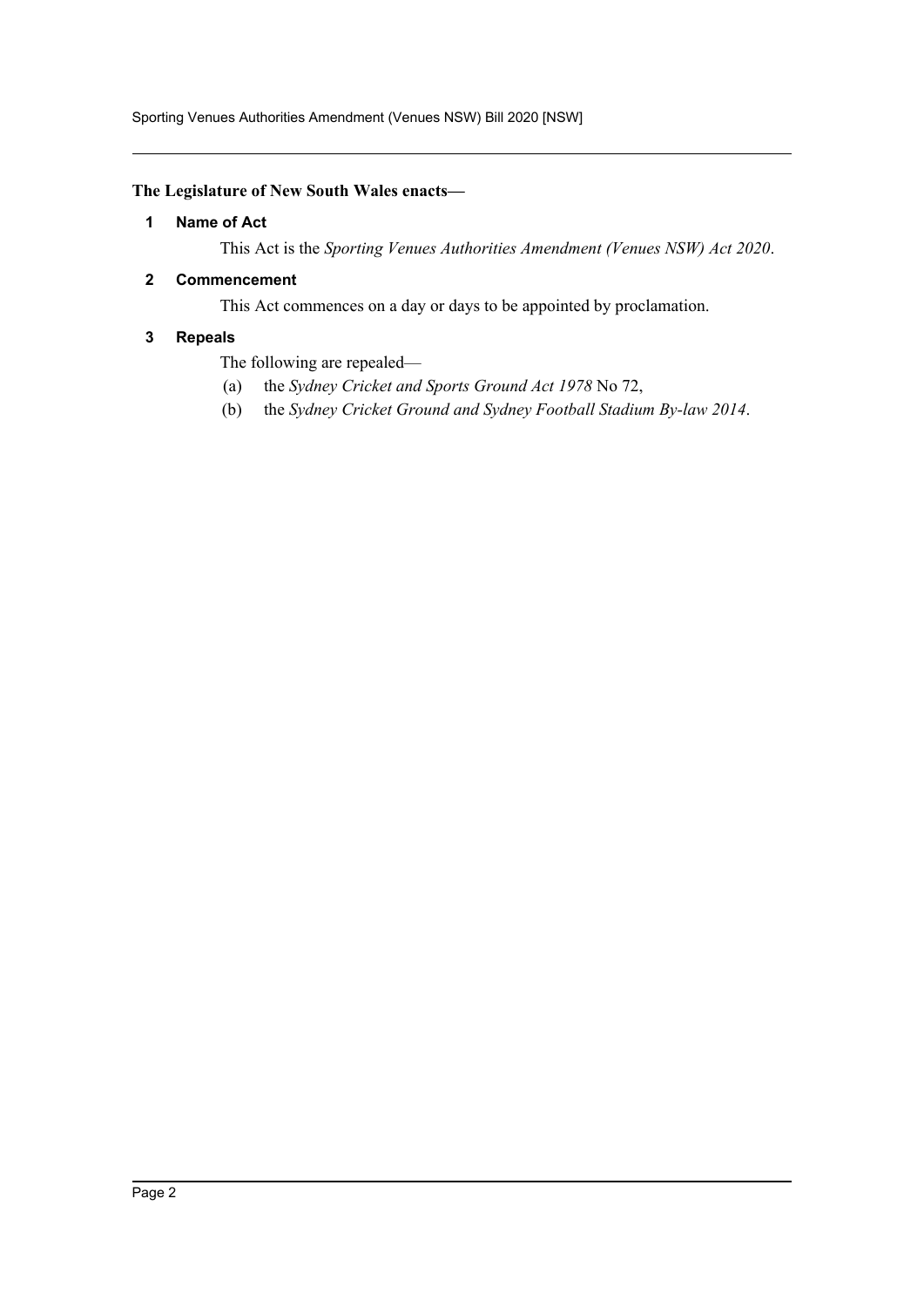## <span id="page-3-0"></span>**Schedule 1 Amendment of Sporting Venues Authorities Act 2008 No 65**

## **[1] Section 3 Definitions**

Insert in alphabetical order in section 3(1)—

*advisory committee* means a committee established under section 21C and includes a membership advisory committee.

*Board of Venues NSW* means the Board of Venues NSW provided by section 15.

*Chief Executive Officer* means the Chief Executive Officer of Venues NSW. *controlled land* means the lands described in Schedule 4A, Part 3.

*designated land* means the land described in Schedule 4A, Part 2.

*membership advisory committee* means a membership advisory committee established by section 21E.

*private corporation* means a corporation within the meaning of the *Corporations Act 2001* of the Commonwealth formed in or outside New South Wales.

*private subsidiary corporation* means a private corporation in which a sporting venues authority has a controlling interest.

*scheduled lands* means the land described in Schedule 4A, Part 1.

*Venues NSW* means Venues NSW constituted by this Act.

*Venues NSW's land* means the land vested in or managed by Venues NSW and includes land described in Schedule 4A.

## **[2] Section 3(1), definitions of "board of management" and "regional sporting venues authority"**

Omit the definitions.

## **[3] Section 3(1), definition of "sporting venues authority"**

Omit "a regional sporting venues authority". Insert instead "Venues NSW".

## **[4] Section 3A**

Insert after section 3—

## **3A Objects of Act**

The objects of this Act are as follows—

- (a) to enable the efficient and effective management and coordination of entertainment and sporting venues within the State on a commercial basis,
- (b) to attract and encourage the holding of major events at entertainment and sporting venues within the State,
- (c) to facilitate the development of precincts surrounding the entertainment and sporting venues that Venues NSW owns or operates,
- (d) to ensure a customer-focused approach is applied to the management of entertainment and sporting venues and surrounding lands so they remain accessible to, and meet the needs of, users of and visitors to the venues and the broader community,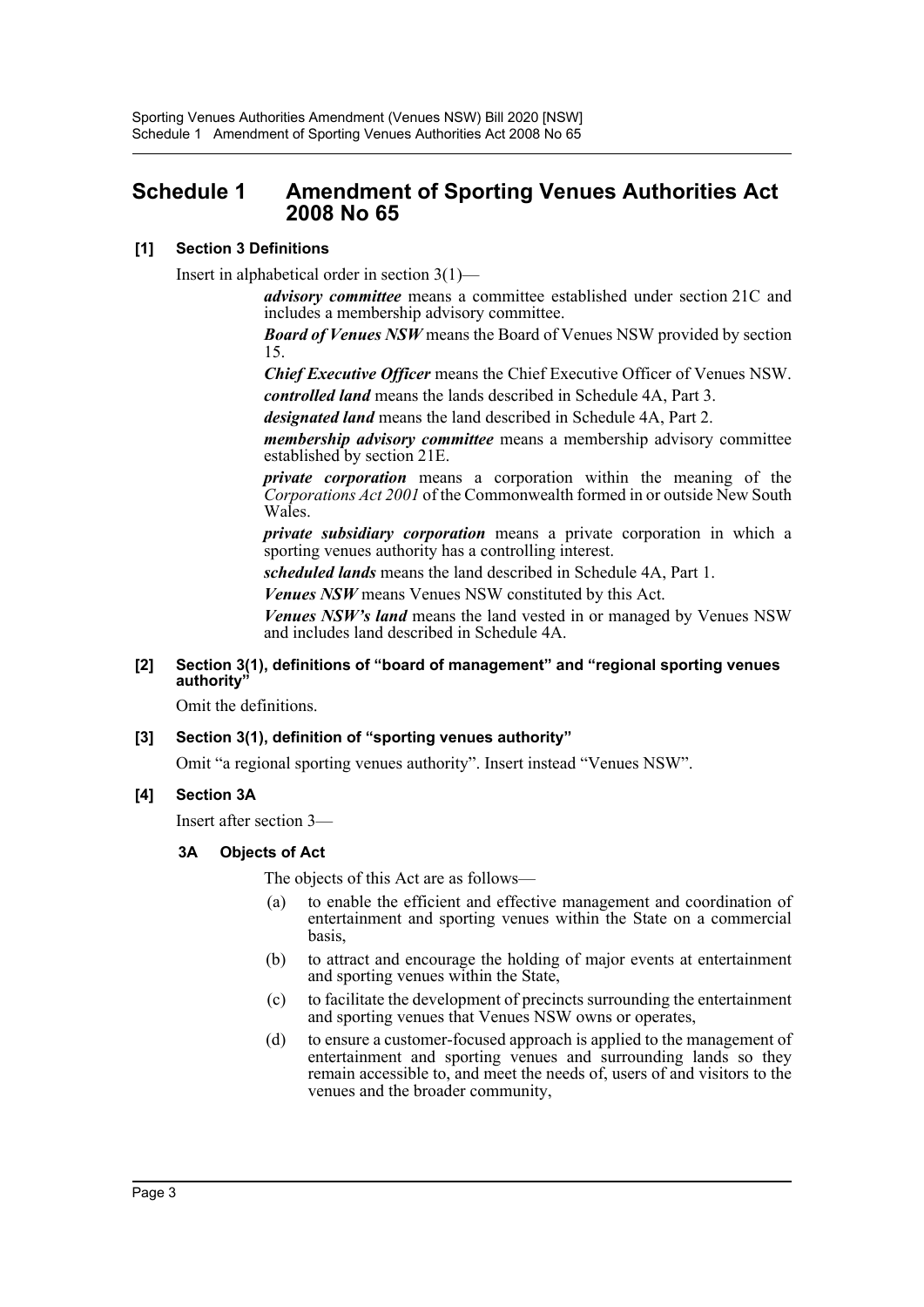(e) to ensure the provision of entertainment and sporting venues fulfils community service obligations that may be determined by the Minister from time to time.

## **[5] Section 7 Delegation of State Sporting Venues Authority's functions**

Omit section 7(3)(b) and (c). Insert instead—

(b) a government agency or member of staff of a government agency.

## **[6] Section 9 Functions of State Sporting Venues Authority**

Omit "a regional sporting venues authority" from section 9(2). Insert instead "Venues NSW".

## **[7] Section 9(2)**

Omit "the regional sporting venues authority". Insert instead "Venues NSW".

- **[8] Section 10 Exercise of functions through private subsidiaries, joint ventures etc** Omit "(within the meaning of section 11)" from section 10(b).
- **[9] Section 11 Private subsidiary corporations etc** Omit section 11(1).

## **[10] Part 3**

Omit the Part. Insert instead—

## **Part 3 Venues NSW**

## **Division 1 Constitution and administration of Venues NSW**

## **12 Constitution of Venues NSW**

There is constituted by this Act a corporation with the corporate name of Venues NSW.

## **13 Status of Venues NSW**

Venues NSW is a NSW Government agency.

## **14 Ministerial control**

Venues NSW is subject to the control and direction of the Minister in the exercise of its functions.

## **15 Board of Venues NSW**

- (1) There is to be a Board of Venues NSW.
- (2) The Board of Venues NSW is to consist of the following members appointed by the Minister—
	- (a) 1 person appointed by the Minister as the Chairperson of the Board,
	- (b) 1 person appointed by the Minister as the Deputy Chairperson of the Board,
	- (c) 1 person who is a Public Service senior executive within the meaning of the *Government Sector Employment Act 2013*,
	- (d) 1 person who resides in the Hunter Region,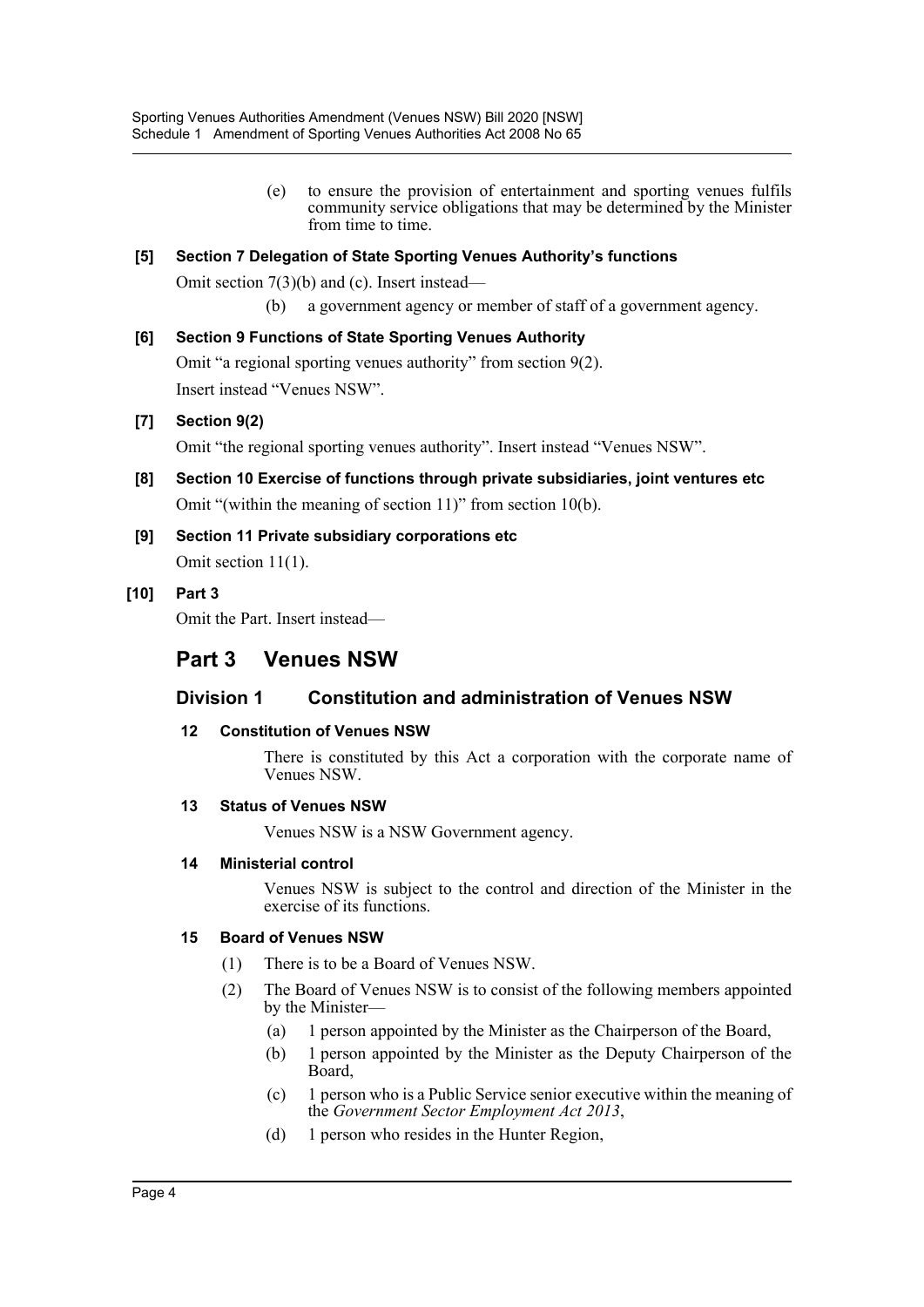- (e) 1 person who resides in the Wollongong Region,
- (f) at least 6, but not more than 8, other persons.
- (3) The Board of Venues NSW is responsible for the major sporting facilities in NSW and in particular, the unique heritage and historical role of the Sydney Cricket Ground (since 1854), Sydney Cricket Ground Trust (since 1875) and Sydney Cricket and Sports Ground Trust (since 1952) in the sporting and civic life of the State, when, at various times, the SCG has been the primary home of:
	- (a) Cricket: Inter-colonial, Test Match, Sheffield Shield and limited-over international and domestic;
	- (b) Rugby League;
	- (c) Rugby Union;
	- (d) Soccer/Football;
	- (e) Australian Football;
	- (f) Cycling;
	- (g) Baseball; and
	- (h) Athletics, hosting the 1938 Empire Games.

And home to military recruitment and barracks during World Wars One and Two; also served as the principal location for the 1901 Australian Federation celebrations; and through the work of the SCG Trust, contributed heavily to charitable and civic-minded causes in NSW.

**Note.** Schedule 1 sets out provisions relating to the members and procedure of the Board of Venues NSW.

#### **16 Chief Executive Officer of Venues NSW**

- (1) The Minister may, in consultation with the Board of Venues NSW, appoint a Chief Executive Officer of Venues NSW.
- (2) The Chief Executive Officer is responsible for the day-to-day management of the affairs of Venues NSW in accordance with the policies and general directions of the Board of Venues NSW.
- (3) Any act, matter or thing done in the name of, or on behalf of, Venues NSW by the Chief Executive Officer is taken to have been done by Venues NSW.
- (4) The Chief Executive Officer may attend, and participate in discussions at, meetings of the Board of Venues NSW unless otherwise directed by the Board, but is not entitled to vote at the meetings.

**Note.** Schedule 2 sets out further provisions relating to the Chief Executive Officer.

#### **17 Staff of Venues NSW**

Persons may be employed in the Public Service under the *Government Sector Employment Act 2013* to enable Venues NSW to exercise its functions. **Note.** Section 59 of the *Government Sector Employment Act 2013* provides that the persons so employed (or whose services Venues NSW makes use of) may be referred to as officers or employees, or members of staff, of Venues NSW. Section 47A of the *Constitution Act 1902* precludes Venues NSW from employing staff.

#### **18 Holder of office not affected by appointment to Venues NSW or its Board**

(1) The doctrine of incompatibility of office—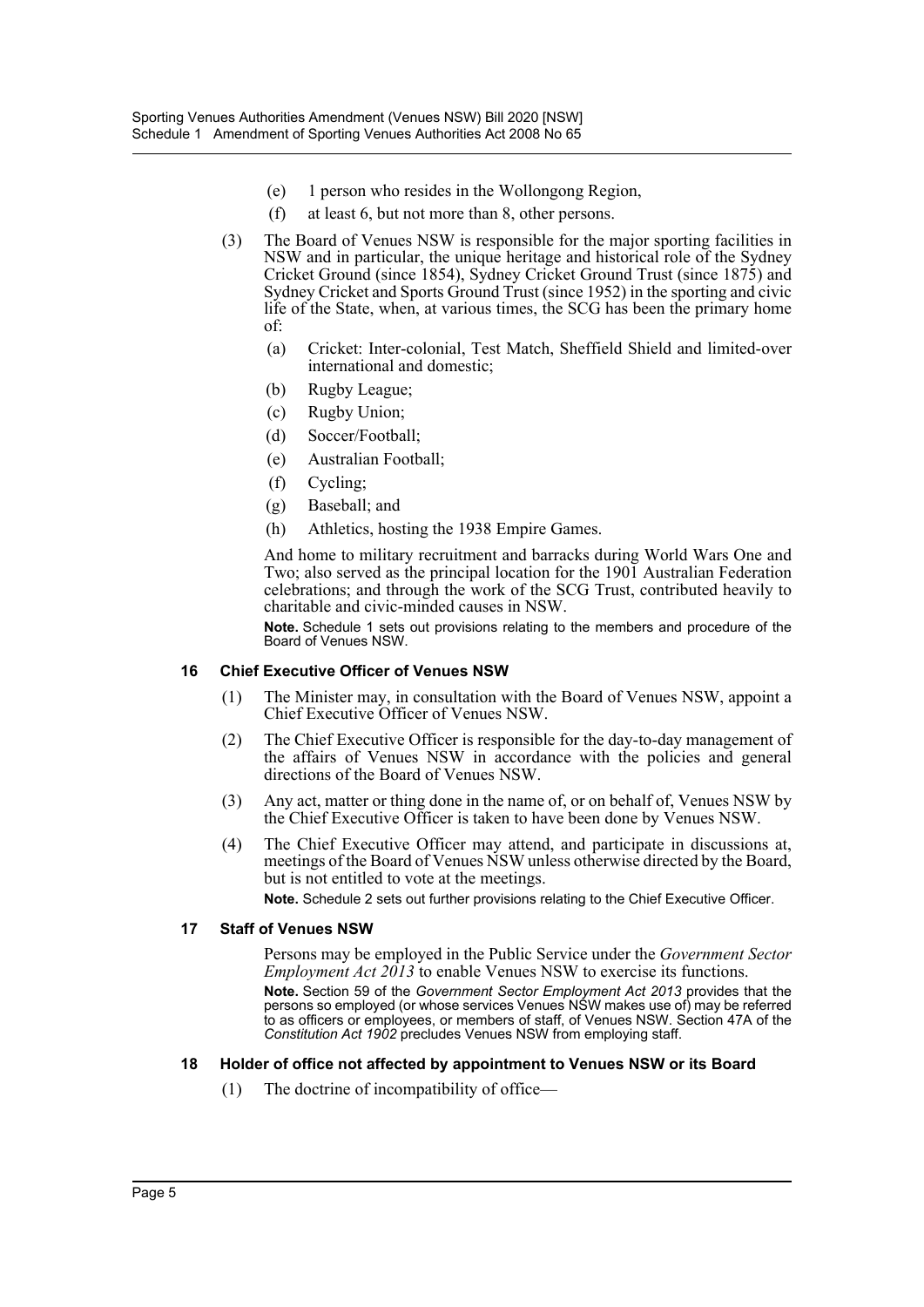- (a) does not operate to prevent the holder of a position in a government sector agency (the *original position*) from being appointed to a position in Venues NSW or on its Board (the *additional position*), and
- (b) does not operate to effect or require the holder of the original position to surrender or vacate the position as a result of the appointment to the additional position.
- (2) This section applies even if the original position or the additional position is held on an acting or temporary basis.
- (3) This section does not limit section 73 of the *Government Sector Employment Act 2013*.
- (4) In this section *government sector agency* has the same meaning as in the *Government Sector Employment Act 2013*.

## **Division 2 Functions of Venues NSW**

#### **19 Functions of Venues NSW**

- (1) The principal functions of Venues NSW are as follows—
	- (a) to provide advice to the Minister on the State's entertainment and sporting venues management strategy and development of existing or new entertainment and sporting venues and their surrounding precincts,
	- (b) to maintain and improve Venues NSW's land,
	- (c) to establish, manage and improve sporting grounds, events grounds and associated facilities for the purposes of sports, events and recreation,
	- (d) to establish, manage and improve facilities for the purposes of sporting competitions, sports training and sports education,
	- (e) to establish, manage and improve community facilities and to establish, manage and improve facilities for community and recreational purposes,
	- (f) to permit the use of the whole or any part of Venues NSW's land for activities of a sporting, recreational or community nature, including the use of the land for events and general community access,
	- (g) to encourage, if Venues NSW considers it appropriate, the use and enjoyment of Venues NSW's land by the public and clubs, associations or other bodies,
	- (h) to collaborate with public sector agencies and other bodies to promote the use of Venues NSW's land and facilities for commercial purposes,
	- (i) to undertake or provide, or facilitate the undertaking or provision of, commercial and retail activities and facilities on Venues NSW's land,
	- (j) to make all reasonable attempts to ensure new development carried out on Venues NSW's land accords with environmental and planning laws, standards and best practice,
	- (k) to contribute to proposals for the design, development and management of land neighbouring Venues NSW's land,
	- (l) to meet the community service obligations determined from time to time by the Minister in relation to the provision of entertainment and sporting venues.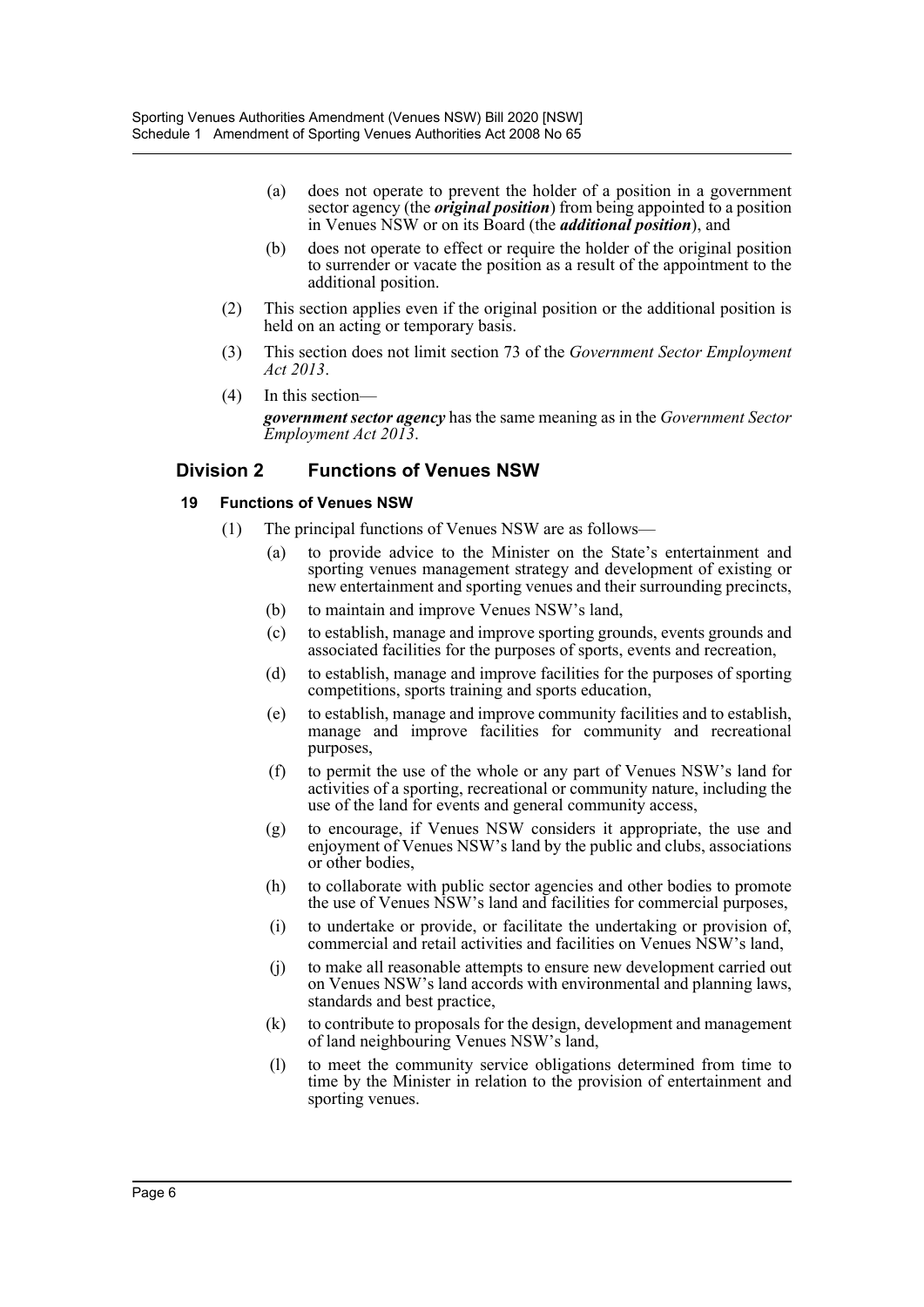- (2) Venues NSW may undertake supplemental, incidental or consequential acts as may be necessary or expedient for the exercise of its functions, including entering into any contract or arrangement with any person in connection with the carrying out of its functions.
- (3) Venues NSW has other functions conferred or imposed on it by or under this Act or any other Act.

#### **20 Delegation of Venues NSW's functions**

- (1) Venues NSW may delegate to an authorised person any of its functions, other than this power of delegation.
- (2) A delegate may sub-delegate to an authorised person any function delegated by Venues NSW if the delegate is authorised in writing to do so by Venues NSW.
- (3) In this section, *authorised person* means—
	- (a) a member of staff of Venues NSW, or
	- (b) a government agency or member of staff of a government agency, or
	- (c) an advisory committee or member of an advisory committee.

#### **21 Private subsidiary corporations**

- (1) Venues NSW may—
	- (a) form, or participate in the formation of, private corporations, and
	- (b) acquire interests in private corporations, and
	- (c) sell or otherwise dispose of interests in private corporations.
- (2) A private subsidiary corporation is not, and does not represent, the Crown.

#### **21A Exercise of functions through private subsidiary corporations or with other persons or bodies**

A function of Venues NSW may be exercised—

- (a) by Venues NSW itself, or
- (b) by a private subsidiary corporation, or
- (c) by Venues NSW or a private subsidiary corporation, or both, in a partnership, joint venture or other association with other persons or bodies.

## **Part 3A Advisory committees**

## **21B Definitions**

In this Part—

*commencement day* means the day on which this Part commences. *done* includes omitted to be done.

*liability* means civil liability and includes action, claim and demand.

## **21C Advisory Committees—general**

- (1) Venues NSW may establish advisory committees to—
	- (a) provide advice to the Minister or to Venues NSW, or
	- (b) enable Venues NSW to exercise its functions.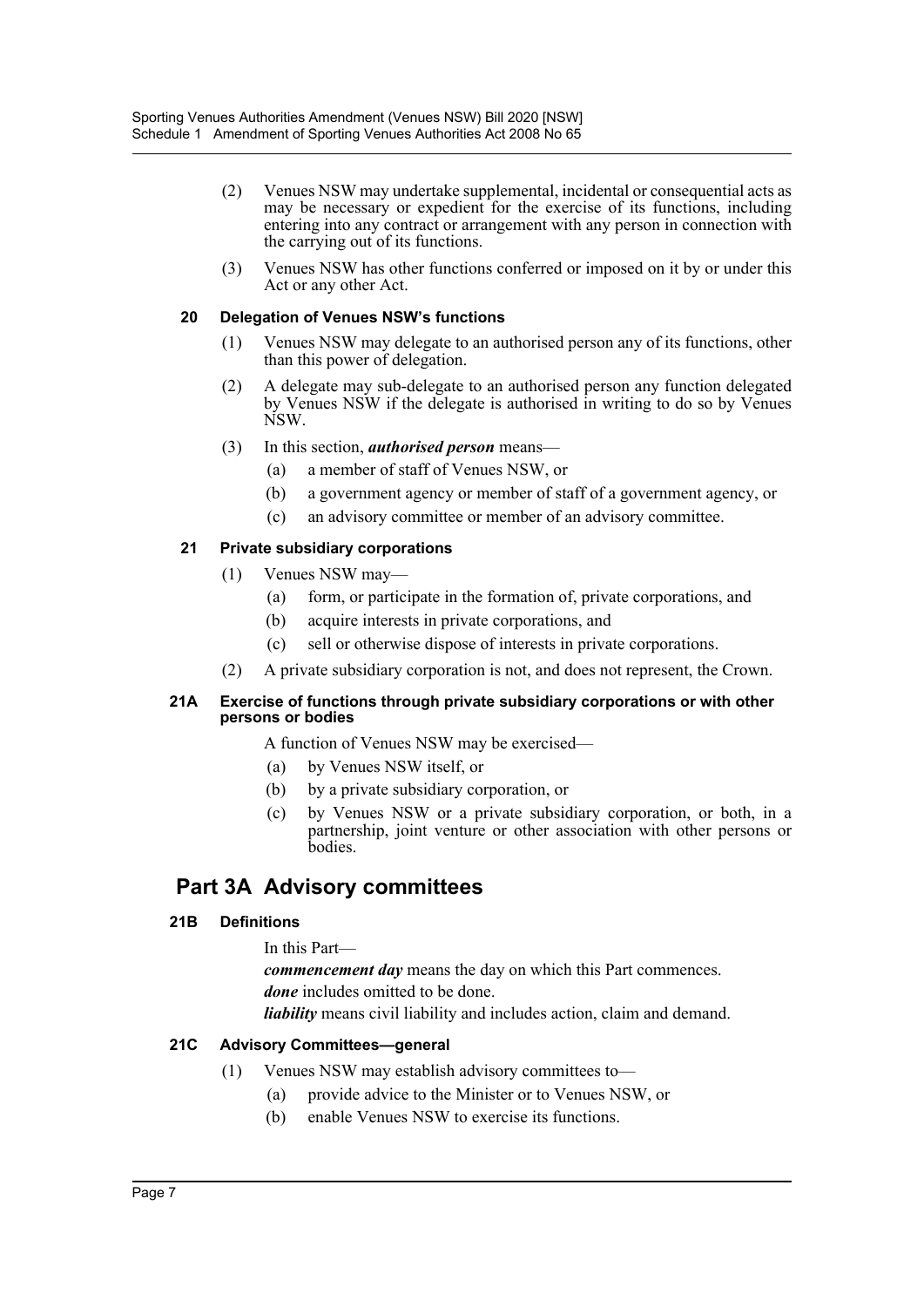- (2) Subject to any directions given by the Minister, the procedure of an advisory committee is to be determined by the Board of Venues NSW.
- (3) A member of an advisory committee is an honorary member and no remuneration is payable to the member in respect of the duties they perform as a member of the advisory committee.
- (4) An advisory committee, other than a membership advisory committee, may be dissolved or merged with another advisory committee at any time.
- (5) The regulations may provide for the following—
	- (a) the establishment and functions of an advisory committee,
	- (b) the membership of an advisory committee,
	- (c) the procedure and dissolution of an advisory committee,
	- (d) the appointment, term of office and removal from office of members of an advisory committee.

#### **21D Advisory Committees—Hunter and Wollongong Precincts**

Venues NSW must, within 6 months of the commencement day, establish an advisory committee in respect of each of the following regions to provide advice to the Minister and to Venues NSW regarding the entertainment and sporting venues and their surrounding precincts in those regions—

- (a) the Hunter Region,
- (b) the Wollongong Region.

#### **21E Membership advisory committees**

- (1) The following membership advisory committees are established on the commencement day—
	- (a) a committee to provide advice to Venues NSW regarding the membership of persons who were formerly Members of the Sydney Cricket Ground, as referred to in clause 37 of the *Sydney Cricket Ground and Sydney Football Stadium By-law 2014* before its repeal,
	- (b) a committee to provide advice to Venues NSW regarding the membership of persons who were given membership to stadia vested in Venues NSW before the commencement day.
- (2) Venues NSW is to ensure a former member is invited to become a member of—
	- (a) if the former member was a member of the Sydney Cricket and Sports Ground Trust—the membership advisory committee established under subsection  $(1)(a)$ , or
	- (b) if the former member was a member of the former board of management of Venues NSW—the membership advisory committee established under subsection  $(1)(b)$ .
- (3) A person becomes a member of a membership advisory committee—
	- (a) if the person is a former member—
		- (i) on the day the former member accepts Venues NSW's invitation to become a member of the membership advisory committee, and
		- (ii) in accordance with subsection (2), or
	- (b) if the person who is elected, in accordance with Schedule 3, as a member of the membership advisory committee established under subsection  $(1)(a)$ —on the date of the person's election.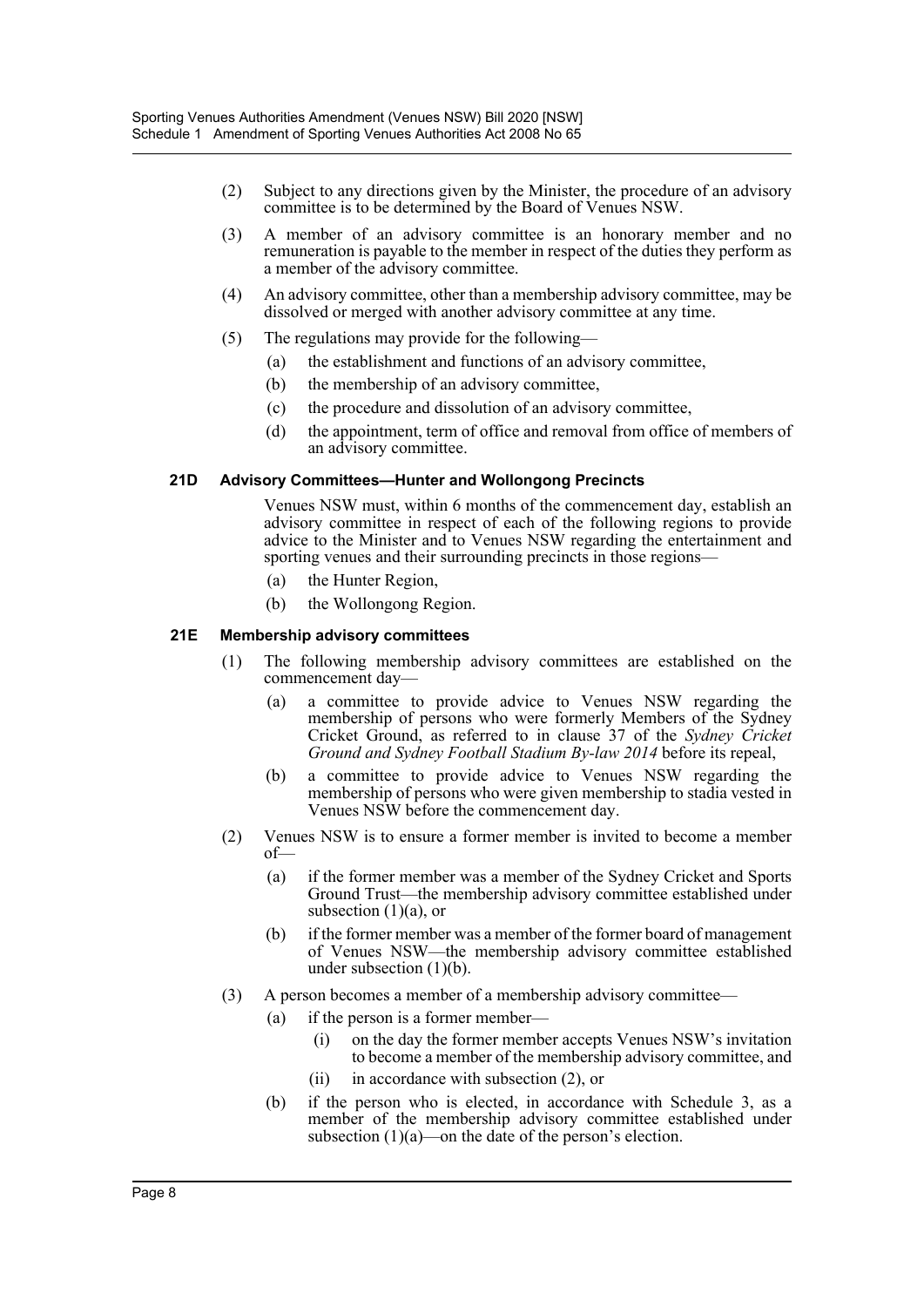- (4) A membership advisory committee may be dissolved or merged with another advisory committee on the expiration of the remainder of the terms of office of—
	- (a) for a membership advisory committee established under subsection (1)(a)—all of the former members of the Sydney Cricket and Sports Ground Trust who have been appointed as members of the membership advisory committee, or
	- (b) for a membership advisory committee established under subsection (1)(b)—all of the former members of the former board of management of Venues NSW who have been appointed as members of the membership advisory committee.
- (5) A member of a membership advisory committee is not personally subject to any liability for anything done—
	- (a) in good faith, and
	- (b) for the purpose of executing functions under this Act.
- (6) The liability instead attaches to the Crown.
- (7) In this section—

*former board of management* of Venues NSW means the board of management of Venues NSW before Venues NSW was reconstituted by Schedule 5, Part 6.

*former member* means a person who—

- (a) was, immediately before its dissolution, a member of—
	- (i) the Sydney Cricket and Sports Ground Trust, or
	- (ii) the former board of management of Venues NSW, and
- (b) is not appointed as a member of the Board of Venues NSW.

#### **21F Advisory Committee: Sydney Cricket Ground Heritage**

Venues NSW must, within 6 months of the commencement day, establish a body to be known as the 'SCG Heritage Trust', advising the Minister and Venues NSW on:

- (a) The preservation and public promotion of the unique sporting and civic history of the SCG;
- (b) Proposed changes in the design, amenity and management of the SCG that may affect its heritage values;
- (c) Harnessing the skills and interests of historians and sporting enthusiasts to further develop the historical record and status of the SCG; and
- (d) The custodianship of the highly significant historical role and contribution of the SCG Trust.

Members of this advisory committee must be appointed on the basis of their well-established and meritorious sporting, administrative or research/published association with the ground.

#### **[11] Section 25A**

Insert after section 25—

#### **25A Competition authorisations relating to transfer of land under this Division**

(1) Conduct authorised or required by or under the provisions of this Division is specifically authorised by this Act for the purposes of the *Competition and*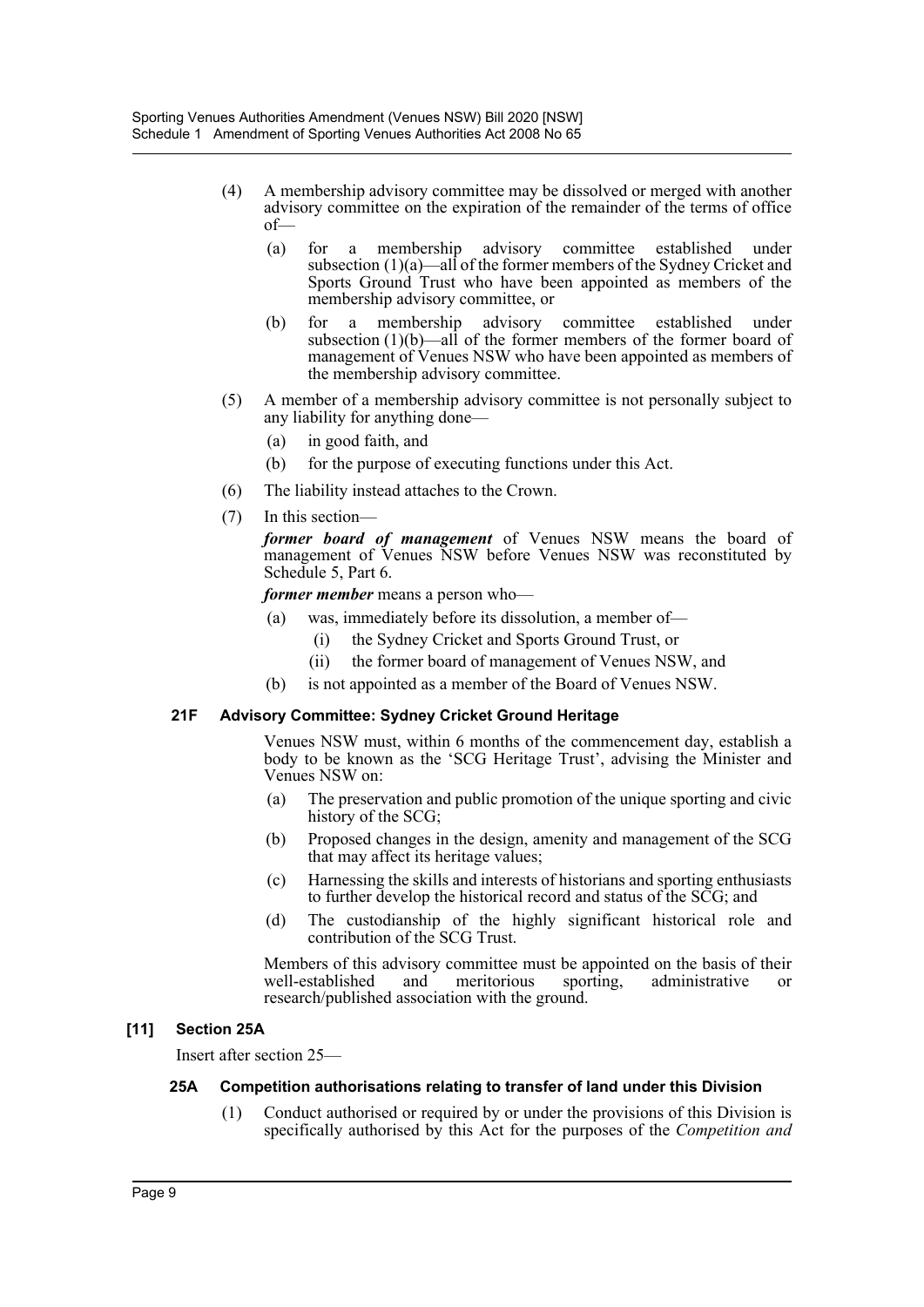*Consumer Act 2010* of the Commonwealth and the *Competition Code of New South Wales*.

(2) Conduct authorised by this section is authorised only to the extent (if any) it would otherwise contravene Part IV of the *Competition and Consumer Act 2010* of the Commonwealth and the *Competition Code of New South Wales*.

#### **[12] Part 4 Provisions relating to vesting of and dealings with land and other property**

Omit "A regional sporting venues authority" wherever occurring in Division 2. Insert instead "Venues NSW".

#### **[13] Section 30 Reservations, dedications and original grants of land**

Insert at the end of the section—

- (2) This section is subject to Divisions 2A and 2B.
- **[14] Part 4, Divisions 2A and 2B**

Insert after Division 2—

## **Division 2A Crown land management**

#### **30AA Definitions**

In this Division—

*commencement day* means the day on which this Division commences. *Crown land Minister* means the Minister administering the *Crown Land Management Act 2016*.

#### **30AB Dedication of scheduled lands**

The scheduled lands continue, on and from the commencement day, to be Crown land dedicated for the purpose of public recreation under the *Crown Land Management Act 2016*.

#### **30AC Venues NSW is Crown land manager of scheduled lands**

- (1) On and from the commencement day—
	- (a) the appointment of the Sydney Cricket and Sports Ground Trust as Crown land manager for the scheduled lands under the *Crown Land Management Act 2016* is taken to be revoked, and
	- (b) Venues NSW is taken to have been appointed under the *Crown Land Management Act 2016* as the Crown land manager for the scheduled lands.
- (2) The *Crown Land Management Act 2016* applies in relation to the scheduled lands and to Venues NSW in its capacity as the Crown land manager, subject to the following modifications—
	- (a) Venues NSW's appointment as the Crown land manager of the scheduled lands cannot be revoked under the *Crown Land Management Act 2016*,
	- (b) no other person can be appointed under the *Crown Land Management Act 2016* as a Crown land manager of the scheduled lands,
	- (c) Venues NSW is taken to have been assigned as a category 1 non-council manager of the scheduled lands for the purposes of Division 3.5 of the *Crown Land Management Act 2016*,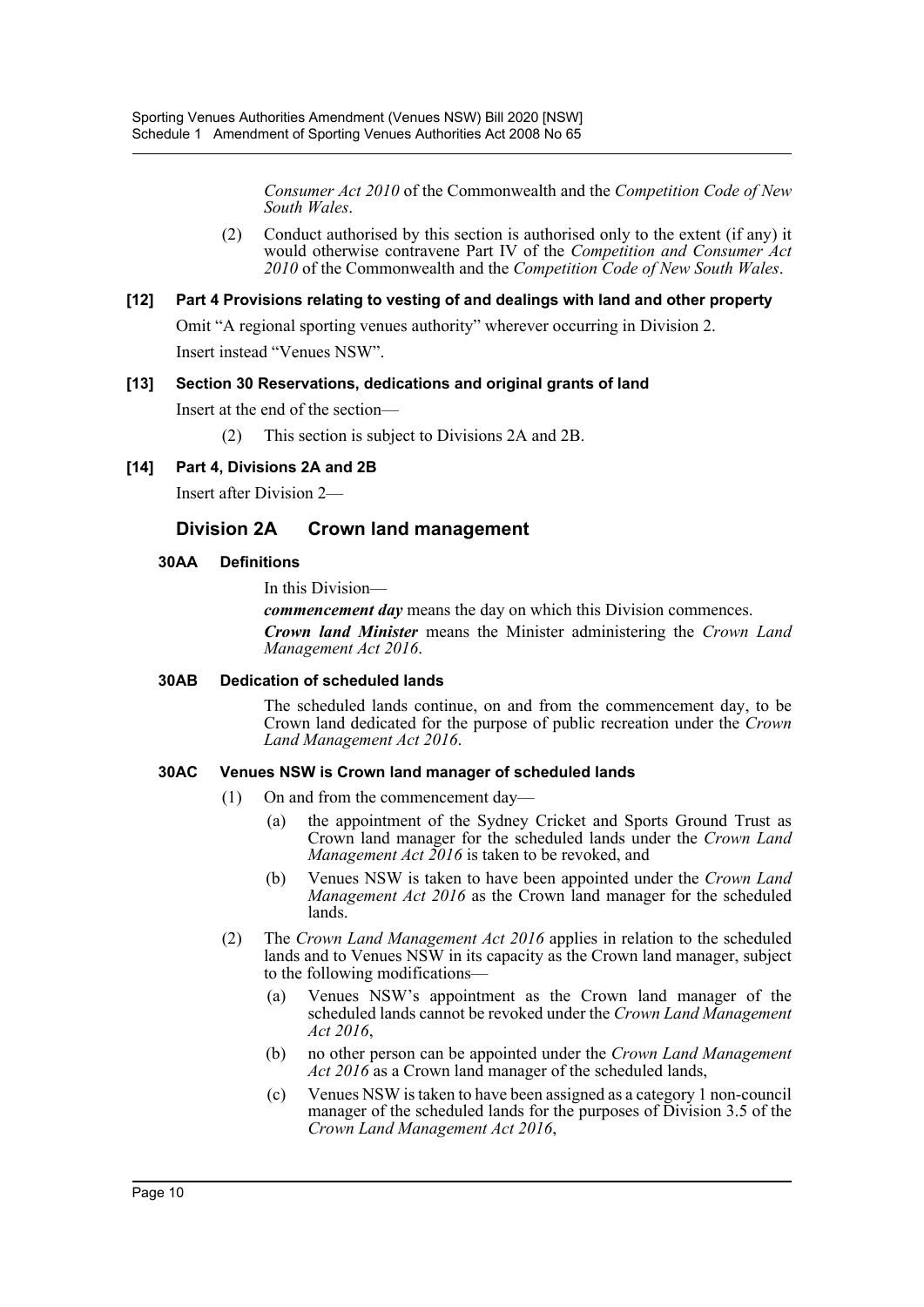- (d) if the Minister is not also the Crown land Minister, the Minister can—
	- (i) exercise the functions of the Crown land Minister under Part 2 of the *Crown Land Management Act 2016* instead of the Crown land Minister in relation to the scheduled lands, except a function prescribed under paragraph (e), and
	- (ii) grant written consent for the purposes of Division 3.5 of the *Crown Land Management Act 2016*,
- (e) the regulations under this Act may prescribe kinds of functions for the purposes of section 3.26(2)(d) of the *Crown Land Management Act 2016*,
- (f) Venues NSW is not required to obtain the Minister's consent for the exercise of a function prescribed for the purposes of section 3.26(2)(d) of the *Crown Land Management Act 2016* or paragraph (e),
- (g) the following provisions of the *Crown Land Management Act 2016* do not apply in relation to the scheduled lands or Venues NSW—
	- (i) Division 2.2,
	- (ii) Division 2.4 (except for sections 2.12 and 2.14),
	- (iii) section 2.21,
	- (iv) Division 3.2,
	- (v) sections 3.14–3.16 and 3.18,
	- (vi) sections 3.29–3.31,
	- (vii) Division 3.6,
	- (viii) section 3.45,
	- $(ix)$  sections 9.12 and 9.25,
	- (x) Schedule 5,
	- (xi) any other provisions prescribed by the regulations.
- (3) If the Minister exercises a function of the Crown land Minister permitted by this section, the exercise of the function has the same effect as if it had been duly exercised by the Crown land Minister.

#### **Division 2B Particular provisions relating to controlled land, designated land and scheduled lands**

#### **30AD Carrying out of development on designated land**

- (1) The Minister may approve the following proposals—
	- (a) the carrying out of development on designated land,
	- (b) plans or specifications relating to the development.
- (2) The Minister's approval must certify the Minister has consulted the following Ministers in relation to the proposals—
	- (a) the Minister for the time being administering the *Public Works and Procurement Act 1912*,
	- (b) the Minister for the time being administering the *Environmental Planning and Assessment Act 1979*.
- (3) This section is repealed at the beginning of the day that is 12 months after the commencement of this section.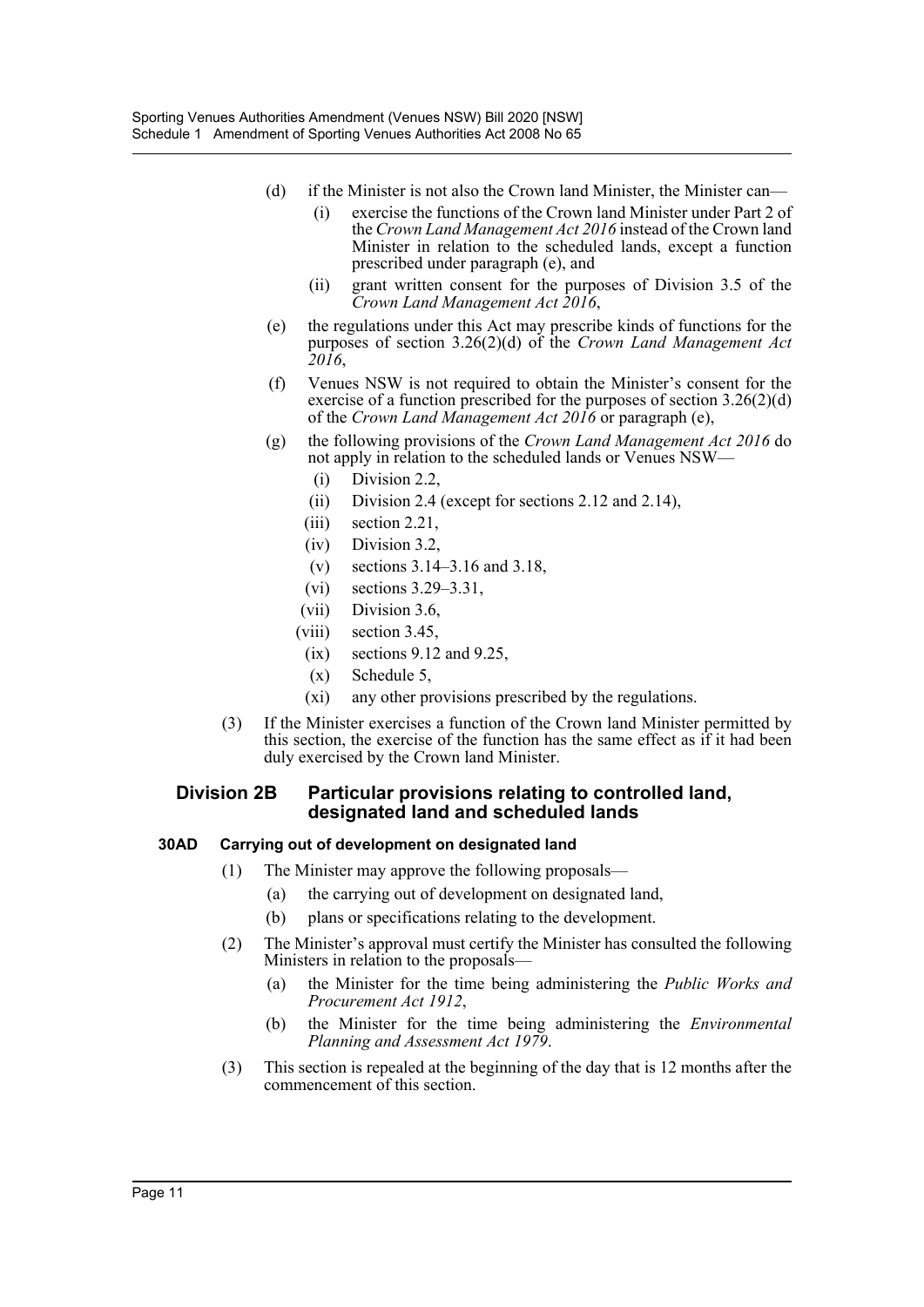#### **30AE Application of certain laws to development on designated land**

- (1) The excluded laws do not apply to the following—
	- (a) the approval of the Minister to the carrying out of development approved by the Minister under section 30AD (the *approved development*),
	- (b) the carrying out of the approved development by—
		- (i) Venues NSW, or
		- (ii) a person on behalf of, or with the authority of, Venues NSW,
	- (c) the use of the approved development from time to time,
	- (d) the designated land on which the approved development is carried out or used, or is proposed to be carried out or used.
- (2) In this section, *excluded laws* means—
	- (a) the *Environmental Planning and Assessment Act 1979*, and
	- (b) the *Local Government Act 1993*, and
	- (c) an instrument in force made under the Acts.

#### **30AF Additional uses allowed on scheduled lands**

- (1) Subject to section 30AI, the scheduled lands may be used for purposes permitted on the lands by a State environmental planning policy.
- (2) A State environmental planning policy may not permit the use of scheduled lands for a purpose unless the use of the land for the purpose has been approved by the Minister.
- (3) Section 30AE does not prevent a provision being included in a State environmental planning policy that applies to designated land.
- (4) If a provision included in a State environmental planning policy applies to designated land, section 30AE ceases to apply to the part of the land except in relation to development or use of the land in accordance with an approval under section 30AD—
	- (a) granted before the day on which the State environmental planning policy took effect, or
	- (b) granted on or after the day on which the State environmental planning policy took effect in response to an application made by Venues NSW before the day.
- (5) This section—
	- (a) does not affect a provision of a State environmental planning policy in force before the relevant day, and
	- (b) affects a provision included in a State environmental planning policy after the relevant day only to the extent the provision relates to the scheduled lands.
- (6) In this section—

*relevant day* means the commencement day of the *Sydney Cricket and Sports Ground Amendment Act 2006*.

*State environmental planning policy* has the same meaning as in the *Environmental Planning and Assessment Act 1979*.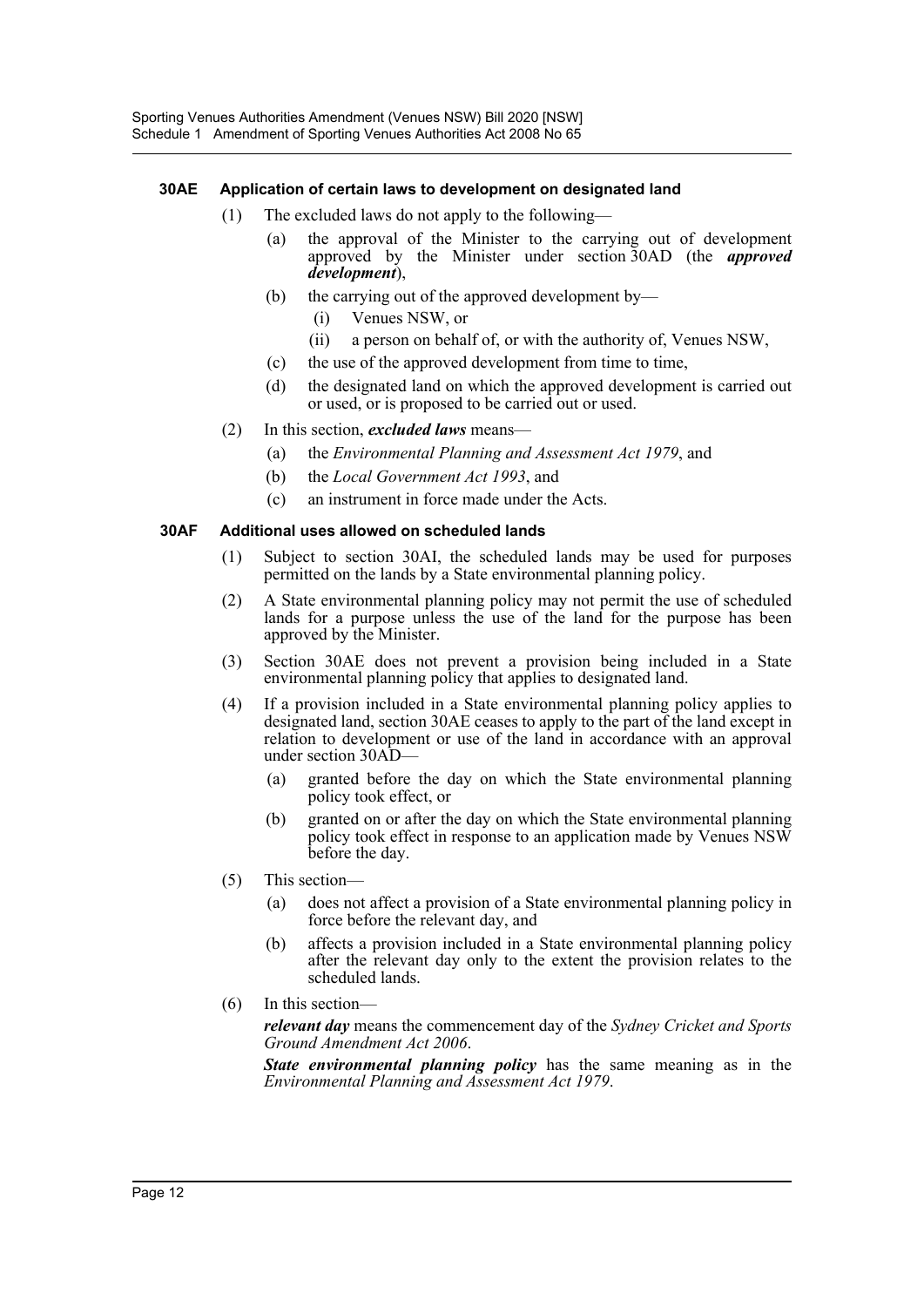#### **30AG Variation or cessation of agreements relating to scheduled lands**

- (1) To enable work to be carried out in relation to the scheduled lands, the Minister may determine an agreement relating to the scheduled lands—
	- (a) ceases to be binding on a party to the agreement, and
	- (b) is varied to the extent the Minister deems equitable.
- (2) The Minister must not make a determination on an agreement before receiving a report from Venues NSW that recommends the alteration of the agreement.
- (3) Notice of the Minister's determination must be given to the parties to the agreement in writing.
- (4) An agreement ceases to have effect or is varied—
	- (a) in accordance with the terms of the Minister's notice, and
	- (b) from the date specified in the Minister's notice.
- (5) In this section *agreement* includes a lease and a licence.

#### **30AH Ancillary provisions relating to development and use of scheduled lands for additional purposes**

- (1) The dedication of the scheduled lands for public recreation does not prevent or otherwise affect—
	- (a) the use of any part of the scheduled lands for a permissible purpose, or
	- (b) the grant of a lease or licence that permits or otherwise provides for its use for a permissible purpose.
- (2) To avoid doubt, a permissible purpose includes a purpose authorised by this Act for the purposes of section 2.12 of the *Crown Land Management Act 2016* in its application to the scheduled lands.
- (3) In this section, *permissible purpose*, in relation to a part of the scheduled lands, means a purpose permitted on that part by a State environmental planning policy referred to in section 30AF.

#### **30AI Certain uses of Venues NSW's land restricted**

- (1) Despite any other provision of this Act, any other Act or any instrument made under this or any other Act—
	- (a) no part of Venues NSW's land, other than controlled land, may be used for residential accommodation, and
	- (b) no part of Venues NSW's land, other than designated land, may be used for tourist and visitor accommodation.
- (2) In this section—

*residential accommodation* means a building or place used predominantly as a place of residence, but does not include tourist and visitor accommodation.

*tourist and visitor accommodation* means a building or place that provides temporary or short-term accommodation on a commercial basis, and includes hotel accommodation and serviced apartments.

#### **30AJ No change to dedicated lands except by Act of Parliament**

The dedication of the scheduled lands cannot be revoked, changed or abolished unless it is done by an Act of Parliament.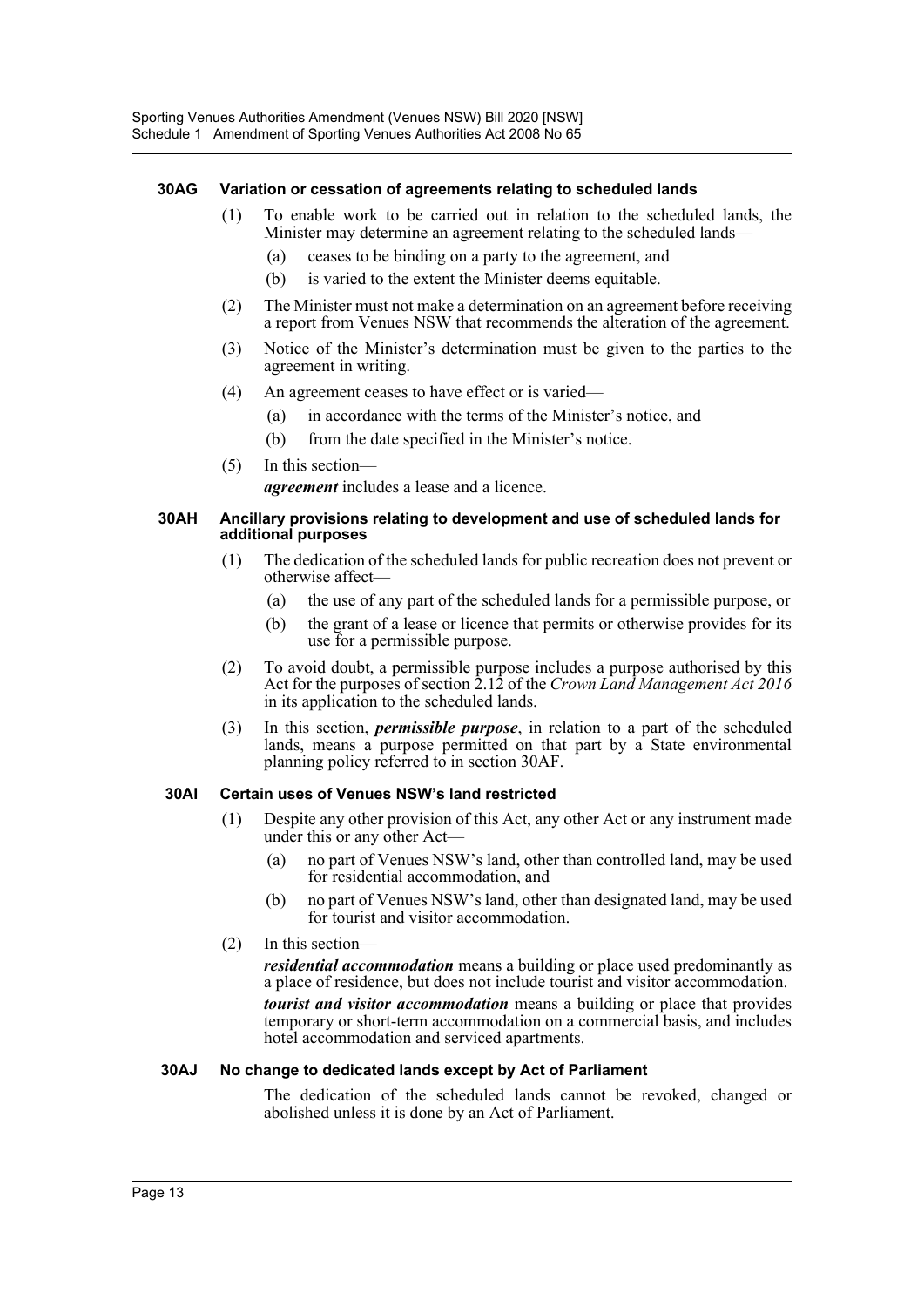**[15] Part 5 Plans of management**

Omit the Part.

- **[16] Section 33A Advisory committees** Omit the section.
- **[17] Section 34 Use of Newcastle Showground land** Omit "the Authority" wherever occurring. Insert instead "Venues NSW".
- **[18] Section 34(5), definition of "Authority"** Omit the definition.

## **[19] Section 37 Rangers**

Omit section 37(1). Insert instead—

(1) The Chief Executive Officer may appoint a person employed by Venues NSW to be a ranger for the purposes of this Act.

## **[20] Section 37(2)**

Insert ", and has the powers and duties," after "functions".

## **[21] Section 37(6) and (7) (definition of "Chief Executive")**

Omit "the Office of Sport" wherever occurring. Insert instead "Venues NSW".

## **[22] Section 40 Regulations**

Insert after section  $40(1)(a)$ —

- (a1) the protection of property, including buildings, structures and machinery, situated on the authority's land, and
- (a2) the preservation or protection of trees or other vegetation on the authority's land, and

## **[23] Section 40(1)(c1)**

Insert after section  $40(1)(c)$ —

(c1) the admission to memberships that enable the access to, and use of, areas of Venues NSW's land reserved for the use of members, including the determination of membership fees or subscriptions, and

## **[24] Section 40(1)(h1)**

Insert after section  $40(1)(h)$ —

(h1) the closing of lands, or a part of the lands, vested in or managed by a sporting venues authority, and the conditions that may apply to the closing of the lands or as a consequence of the closing of the lands, and

## **[25] Schedules 1–3**

Omit the Schedules. Insert instead—

## **Schedule 1 Constitution and procedure of Board of Venues NSW**

section 15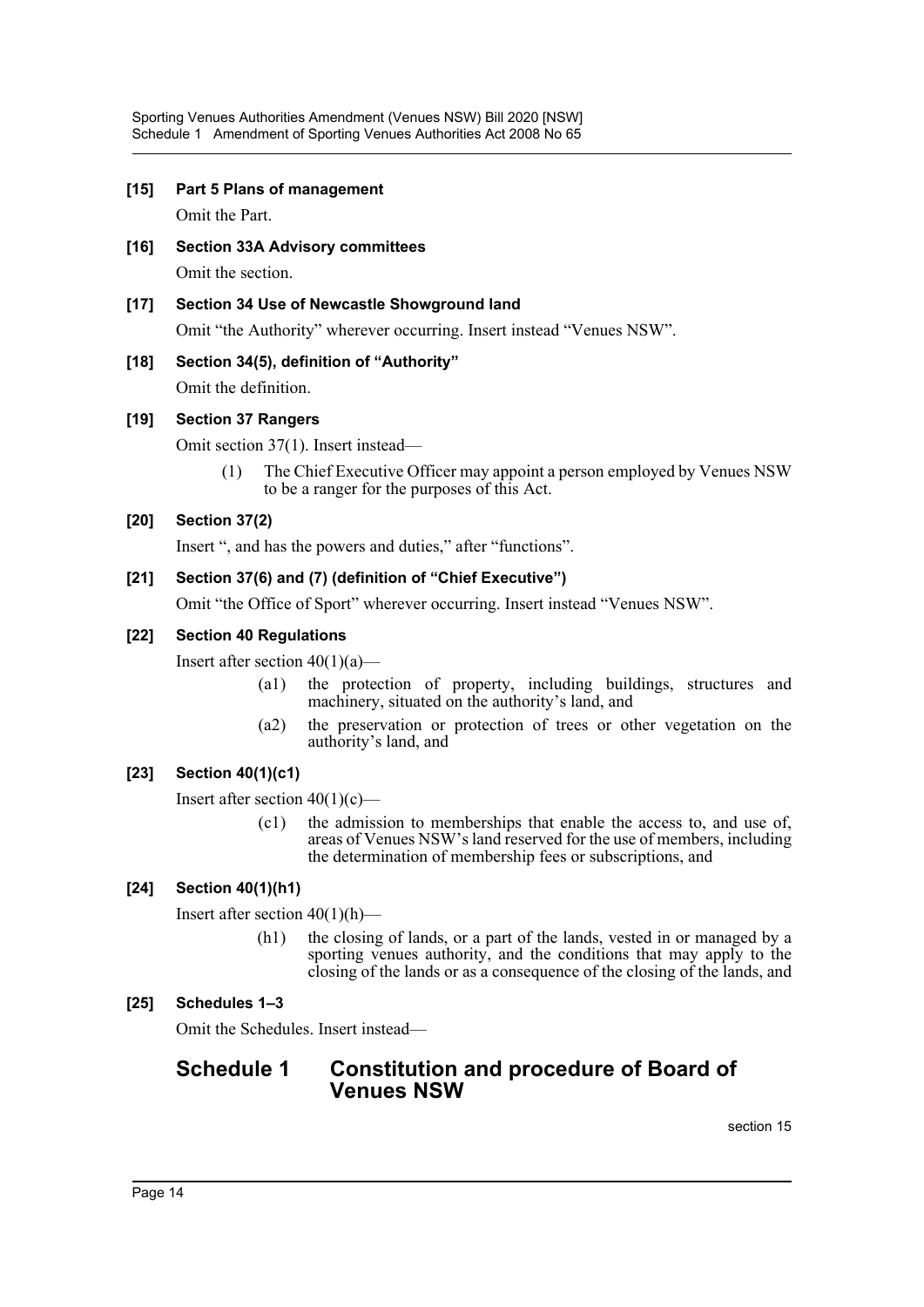## **Part 1 Preliminary**

#### **1 Interpretation**

In this Schedule—

*Board* means the Board of Venues NSW.

*member* means a member of the Board and includes a non-GSE member. *non-GSE member* means a member of the Board appointed by the Minister under section  $15(2)(a)$ , (b) or (d).

## **Part 2 Constitution**

#### **2 Terms of office of members**

- (1) Subject to this Schedule and the regulations, a non-GSE member of the Board—
	- (a) holds office for the term, not exceeding 3 years, specified in the member's instrument of appointment, and
	- (b) is eligible, if otherwise qualified, for re-appointment.
- (2) A non-GSE member is not eligible to be a member of the Board for consecutive terms totalling more than 9 years.

#### **3 Part-time appointments**

Non-GSE members hold office as part-time members.

#### **4 Remuneration**

The Minister may, from time to time, determine in consultation with the Public Service Commissioner an amount of remuneration, including travelling and subsistence allowances, in respect of the office of non-GSE members.

## **5 Deputies**

- (1) The Minister may—
	- (a) from time to time, appoint a person to be the deputy of a non-GSE member, and
	- (b) revoke the appointment at any time.
- (2) In the absence of a non-GSE member, the member's deputy may, if available, act in the place of the member.
- (3) While acting in the place of the non-GSE member, a person has all the functions of the member and is taken to be a member.
- (4) For the purposes of this clause, a vacancy in the office of a non-GSE member is taken to be an absence of the member.
- (5) This clause does not operate to confer on the deputy of a non-GSE member who is the Chairperson the member's functions as Chairperson.

## **6 Vacancy in office of member**

- (1) The office of a member becomes vacant if the member—
	- (a) dies, or
	- (b) completes a term of office and is not re-appointed, or
	- (c) resigns the office by instrument in writing addressed to the Minister, or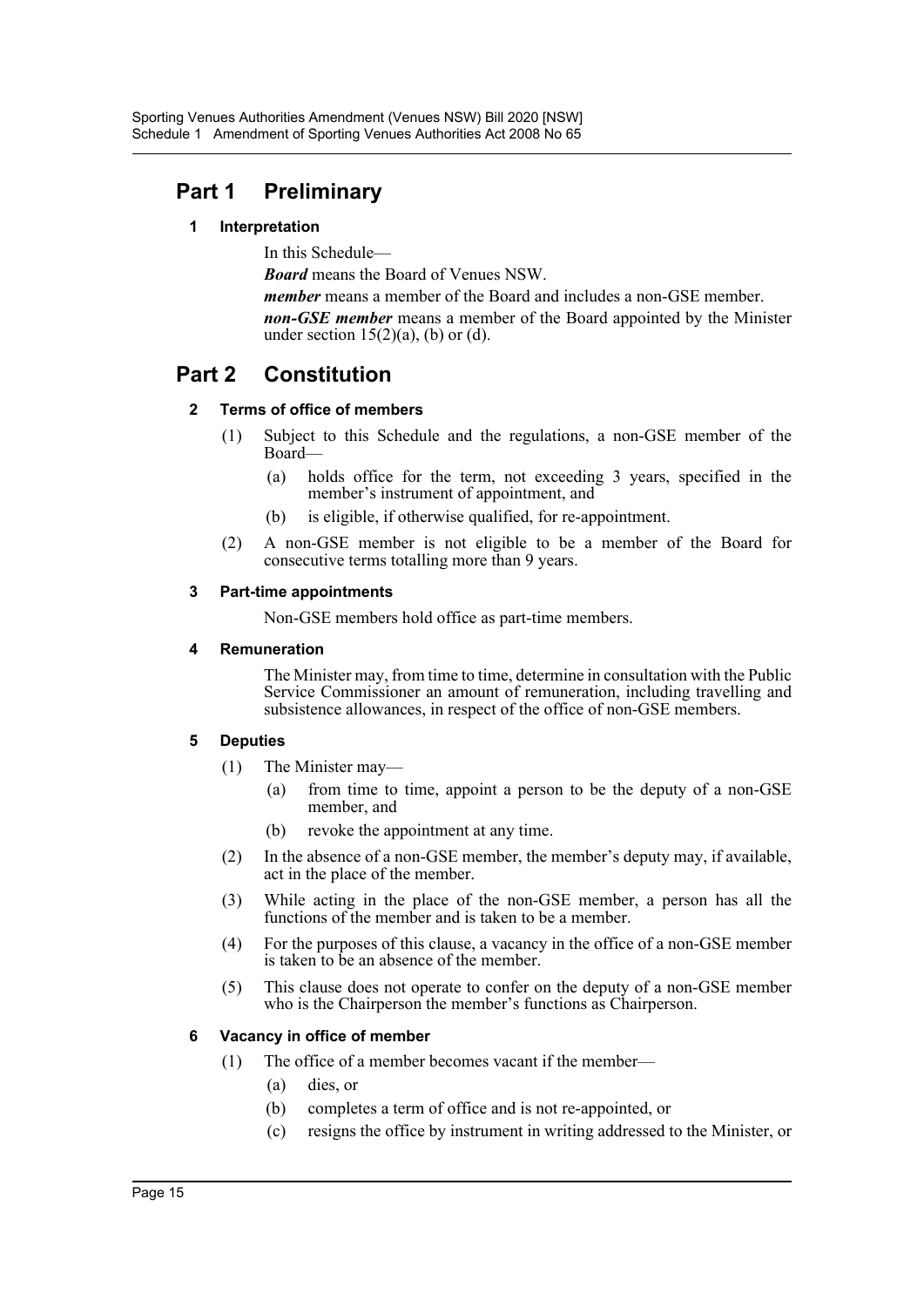- (d) is nominated for election as a member of the Legislative Council or of the Legislative Assembly or as a member of a House of Parliament or a legislature of another State or Territory or of the Commonwealth, or
- (e) is absent from 3 consecutive meetings of the Board of which reasonable notice has been given to the member personally or by post, except on leave granted by the Minister or unless the member is excused by the Minister for having been absent from the meetings, or
- (f) becomes bankrupt, applies to take the benefit of any law for the relief of bankrupt or insolvent debtors, compounds with the member's creditors or makes an assignment of the member's remuneration for their benefit, or
- (g) becomes a mentally incapacitated person, or
- (h) is convicted in New South Wales of an offence that is punishable by imprisonment for 12 months or more or is convicted elsewhere than in New South Wales of an offence that, if committed in New South Wales, would be an offence so punishable, or
- (i) is removed from office by the Minister under this clause.
- (2) The Minister may remove a member from office at any time.

## **7 Chairperson and Deputy Chairperson**

- (1) The Chairperson or Deputy Chairperson vacates office as Chairperson or Deputy Chairperson if they—
	- (a) are removed from the office by the Minister under this clause, or
	- (b) resign the office by instrument in writing addressed to the Minister, or
	- (c) cease to be a member of the Board.
- (2) The Minister may remove the Chairperson or Deputy Chairperson from office as Chairperson or Deputy Chairperson at any time.

## **8 Filling of vacancy in office of member**

If the office of a member becomes vacant, a person is, subject to this Act and the regulations, to be appointed to fill the vacancy.

## **9 Casual vacancy in office of non-GSE member**

- (1) A casual vacancy in the office of a non-GSE member is to be filled by a person appointed by the Minister.
- (2) The person who fills the casual vacancy holds office, subject to this Act, for the remainder of the term of the member who has vacated office.
- (3) In this clause, *casual vacancy* means a vacancy that occurs other than because of the completion of a term of office.

## **10 Disclosure of pecuniary interests**

- (1) A member must, as soon as possible after the relevant facts have come to the member's knowledge, disclose at a meeting of the Board—
	- (a) that the member has a direct or indirect pecuniary interest in a matter being considered or about to be considered at the meeting, and
	- (b) the nature of that interest.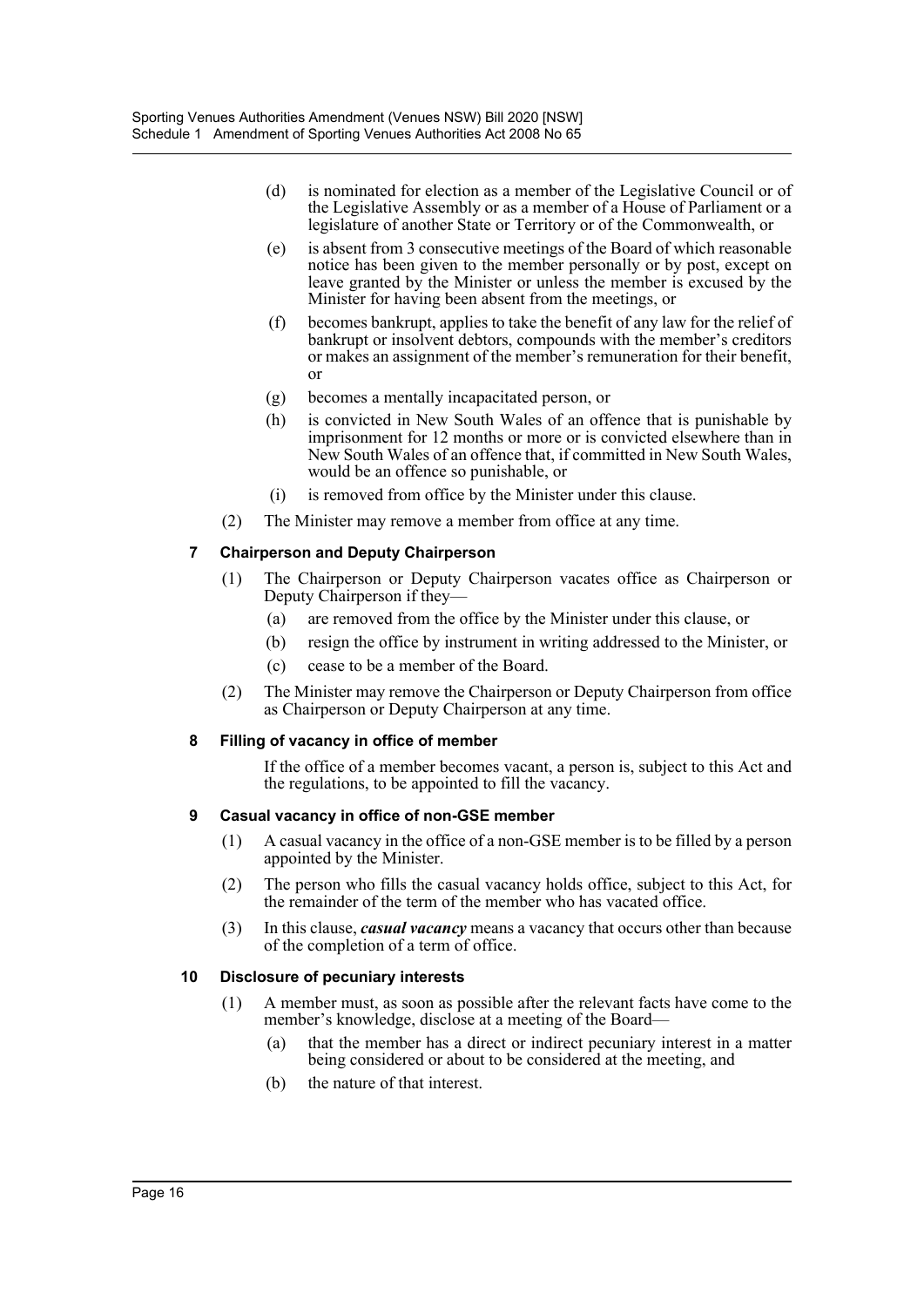- (2) A member is not required to disclose an interest under subclause (1) if the interest does not appear to raise a conflict with the proper performance of the member's duties in relation to consideration of the matter.
- (3) One or more of the following disclosures by a member at a meeting of the Board is a sufficient disclosure of the nature of the interest in any matter relating to a specified company or other body or to a specified person that may arise after the date of the disclosure and that is required to be disclosed under subclause (1)—
	- (a) that the member is a member, or is in the employment, of that company or other body, or
	- (b) that the member is a partner, or is in the employment, of that person, or
	- (c) that the member has some other specified interest relating to that company or other body or that person.
- (4) Particulars of any disclosure made under this clause must be recorded by the Board in a book kept for the purpose and that book must be open at all reasonable hours for inspection by any person on payment of the fee determined by the Board.
- (5) After a member has disclosed the nature of an interest in any matter, the member must not, unless the Minister or the Board otherwise determines—
	- (a) be present during a deliberation of the Board with respect to the matter, or
	- (b) take part in any decision of the Board with respect to the matter.
- (6) For the purposes of the making of a determination by the Board under subclause (5), a member who has a direct or indirect pecuniary interest in a matter to which the disclosure relates must not—
	- (a) be present during any deliberation of the Board for the purpose of making the determination, or
	- (b) take part in the making by the Board of the determination.
- (7) A contravention of this clause does not invalidate any decision of the Board.

#### **11 Effect of certain other Acts**

- (1) The provisions of the *Government Sector Employment Act 2013* relating to the employment of Public Service employees do not apply to a non-GSE member.
- (2) A provision made by or under another Act requiring a person who is the holder of a specified office under that Act to devote the whole of his or her time to the duties of that office, or prohibiting the person from engaging in employment outside the duties of that office, does not operate to disqualify a person from—
	- (a) holding the specified office and also the office of a member under this Act, or
	- (b) from accepting and retaining remuneration payable to the person under this Act as a member, if any.

#### **12 Personal liability**

- (1) A protected person is not personally subject to any liability for anything done—
	- (a) in good faith, and
	- (b) for the purpose of executing functions under this Act.
- (2) The liability instead attaches to the Crown.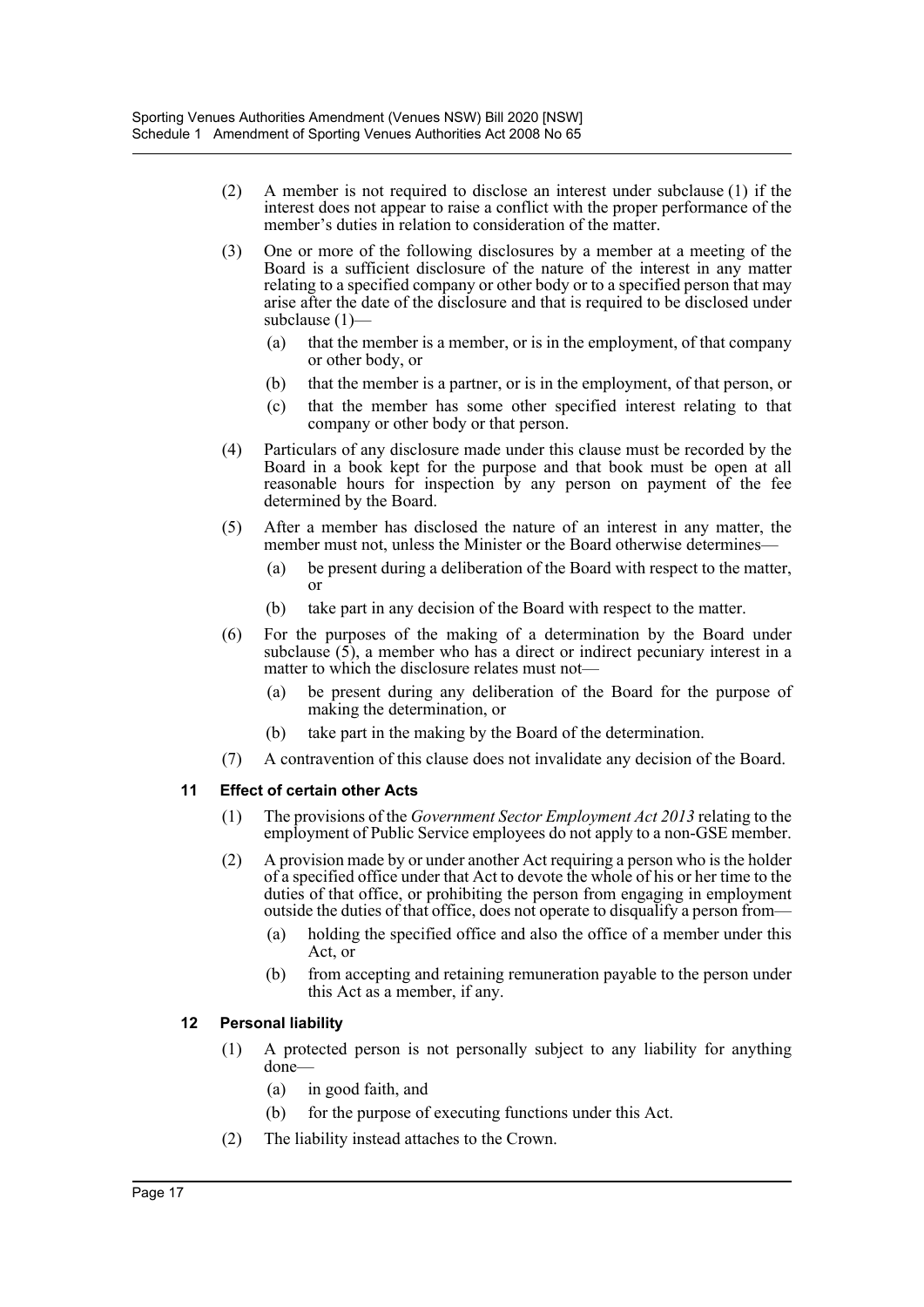(3) In this clause—

*done* includes omitted to be done.

*liability* means civil liability and includes action, claim or demand.

## *protected person* means—

- (a) the Board, or
- (b) a member of the Board, or
- (c) a person acting under the direction of the Board.

## **Part 3 Procedure**

## **13 General procedure**

Subject to this Act and the regulations, the Board may call and conduct meetings of the Board as it determines.

## **14 Quorum**

The quorum for a Board meeting is a majority of its members for the time being.

## **15 Presiding member**

- (1) The Chairperson presides at a Board meeting.
- (2) If the Chairperson is absent from a Board meeting, the Deputy Chairperson presides at the meeting.
- (3) If the Chairperson and the Deputy Chairperson are absent from a Board meeting, another member elected by the members present at the meeting presides at the meeting.

## **16 Voting**

- (1) A decision supported by a majority of the votes cast at a Board meeting at which a quorum is present is the decision of the Board.
- (2) If there is an equality of votes at a Board meeting, the member presiding at the meeting also has a casting vote.

## **17 First meeting**

The Minister may call the first meeting of the Board in the manner that the Chairperson thinks fit.

## **18 Transaction of business outside meetings or by telephone**

- (1) The Board may, if it thinks fit, transact any of its business by the circulation of papers among all the members of the Board for the time being, and a resolution in writing approved in writing by a majority of the members is taken to be a decision of the Board made at a meeting of the Board.
- (2) The Board may, if it thinks fit, transact any of its business at a meeting at which members, or some members, participate by telephone or other electronic means, but only if any member who speaks on a matter before the meeting can be heard by the other members.
- (3) The Chairperson and each other member have the same voting rights as they have at an ordinary meeting of the Board for the purposes of—
	- (a) the approval of a resolution under subclause (1), or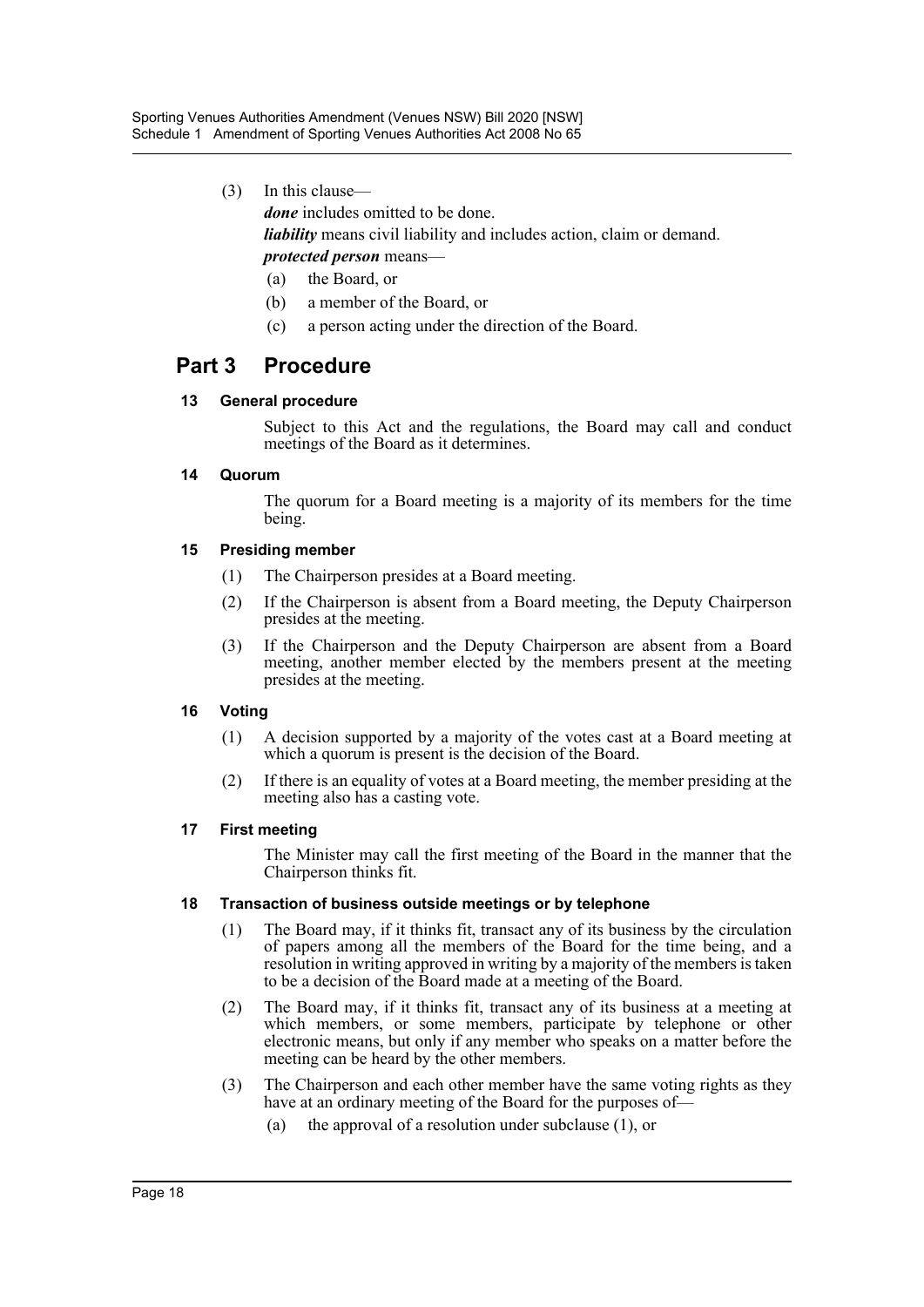- (b) a meeting held in accordance with subclause (2).
- (4) A resolution approved under subclause (1) is, subject to the regulations, to be recorded in the minutes of the meetings of the Board.
- (5) Papers may be circulated among the members for the purposes of subclause  $(1)$  by electronic means.

## **Schedule 2 Provisions relating to Chief Executive Officer of Venues NSW**

section 16

## **1 Appointment of Chief Executive Officer of Venues NSW**

- (1) The Chief Executive Officer of Venues NSW—
	- (a) holds office for the term, not exceeding 5 years, specified in the instrument of appointment, and
	- (b) is eligible, if otherwise qualified, for re-appointment.
- (2) A person is not eligible to be a Chief Executive Officer for consecutive terms totalling more than 10 years.
- (3) The office of Chief Executive Officer is a full-time office and the holder of the office is required to hold it on that basis.

#### **2 Remuneration and allowances**

- (1) The employment of the Chief Executive Officer is, subject to this Act and the regulations, to be governed by a contract of employment between the Chief Executive Officer and the Minister.
- (2) The office of Chief Executive Officer is a statutory office and the provisions of the *Government Sector Employment Act 2013* relating to the employment of Public Service employees do not apply to that office.

## **3 Vacancy in office**

- (1) The office of Chief Executive Officer becomes vacant if the holder—
	- (a) dies, or
	- (b) completes a term of office and is not re-appointed, or
	- (c) resigns the office by instrument in writing addressed to the Minister, or
	- (d) is nominated for election as a member of the Legislative Council or of the Legislative Assembly or as a member of a House of Parliament or a legislature of another State or Territory or of the Commonwealth, or
	- (e) becomes bankrupt, applies to take the benefit of any law for the relief of bankrupt or insolvent debtors, compounds with the Chief Executive Officer's creditors or makes an assignment of the Chief Executive Officer's remuneration for their benefit, or
	- (f) becomes a mentally incapacitated person, or
	- (g) is convicted in New South Wales of an offence that is punishable by imprisonment for 12 months or more or is convicted elsewhere than in New South Wales of an offence that, if committed in New South Wales, would be an offence so punishable, or
	- (h) is removed from office under clause 4.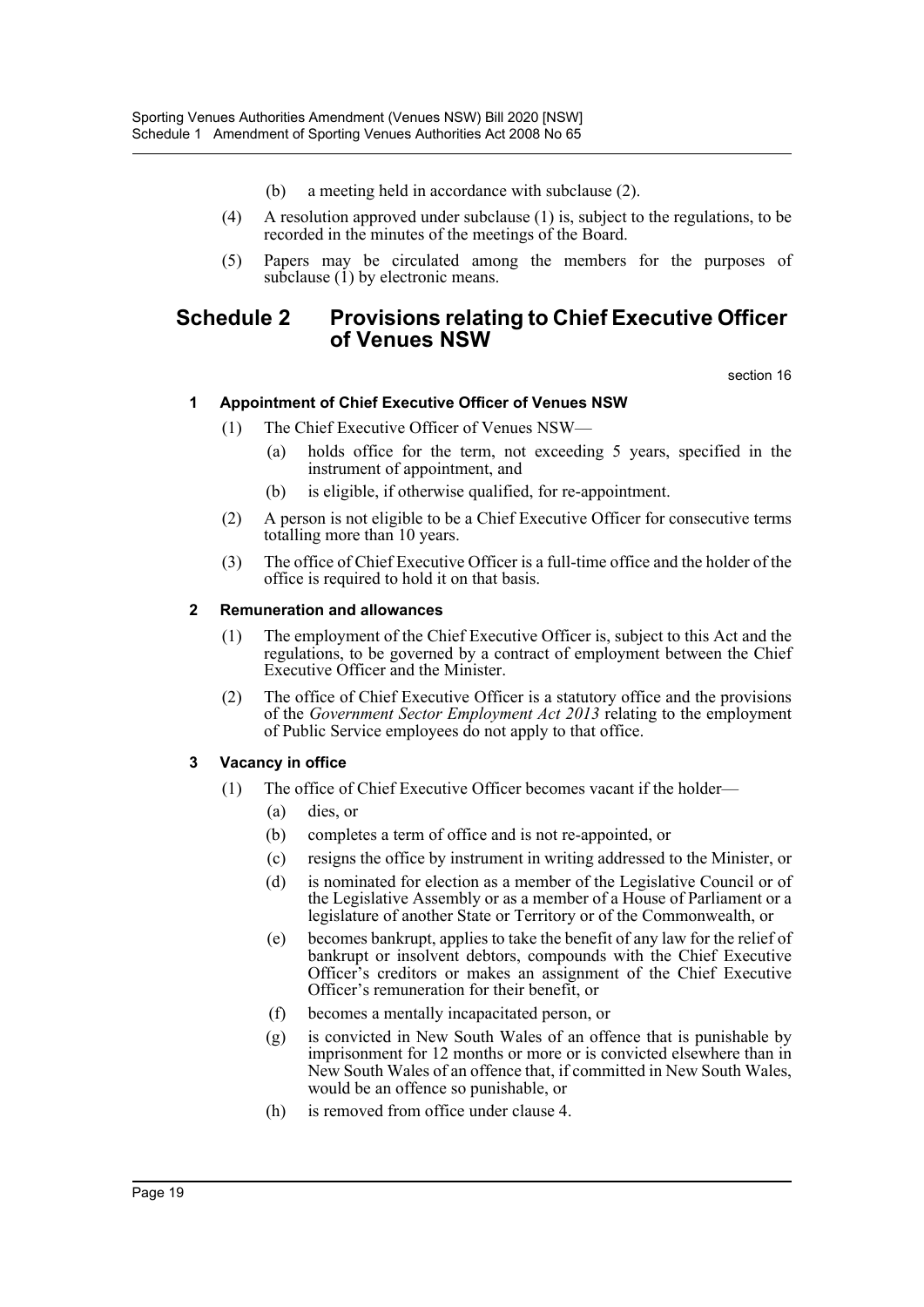(2) If the office of Chief Executive Officer becomes vacant, a person is, subject to this Act and the regulations, to be appointed to fill the vacancy.

#### **4 Removal from office**

The Minister may, in consultation with the Board of Venues NSW, remove the Chief Executive Officer from office at any time.

#### **5 Acting Chief Executive Officer**

- (1) The Minister may, from time to time, and in consultation with the Board of Venues NSW, appoint a person to act in the office of Chief Executive Officer during—
	- (a) the illness or absence of the Chief Executive Officer, or
	- (b) a vacancy in the office of Chief Executive Officer.
- (2) The Minister may remove a person from office as acting Chief Executive Officer at any time.
- (3) An acting Chief Executive Officer is entitled to be paid the remuneration, including travelling and subsistence allowances, as the Minister may from time to time determine.

## **Schedule 3 Election of members of membership advisory committee by SCG Members**

section 21E(3)(b)

## **Part 1 Preliminary**

## **1 Definitions**

In this Schedule—

*close of nominations date* means the date and time fixed by the Returning Officer for the close of nominations for an election.

*election* means an election, for the purposes of section 21E(3)(b), of persons to be appointed as members of the membership advisory committee constituted under section 21E(1)(a).

*Returning Officer* means the person appointed by Venues NSW to be the returning officer for an election.

*voting SCG Member* means a Member of the Sydney Cricket Ground who is of a class prescribed by the regulations.

#### **2 Conduct of election**

An election is to be carried out in accordance with this Schedule.

#### **3 Returning Officer**

- (1) Venues NSW is, by written instrument, to appoint a person as Returning Officer for the purposes of this Schedule.
- (2) The Electoral Commissioner for New South Wales (or the Commissioner's delegate) may, if the Commissioner or delegate consents, be appointed as Returning Officer.

#### **4 Voting entitlements**

(1) A voting SCG Member is entitled to vote in an election.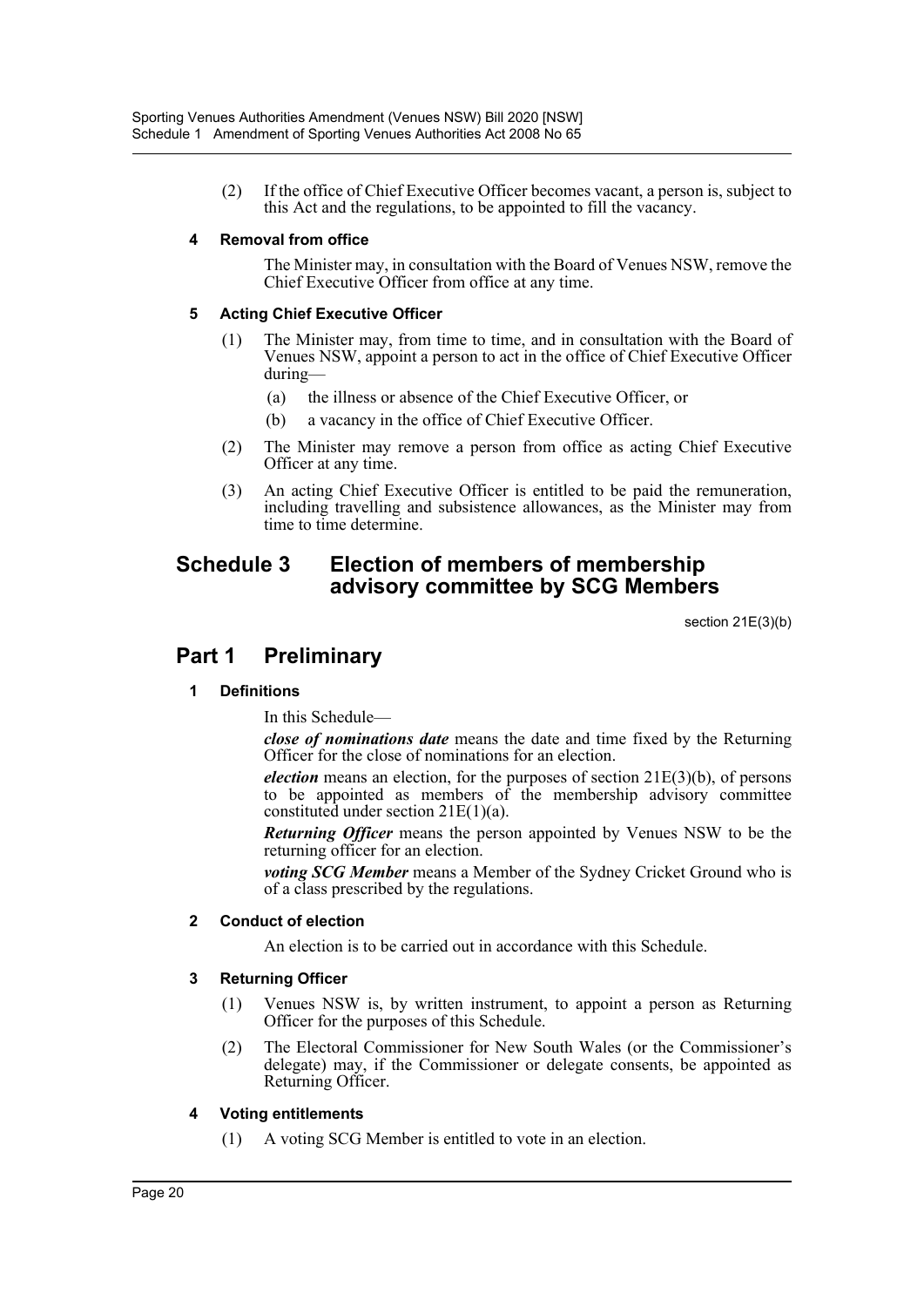- (2) Voting in an election is voluntary.
- (3) If a voting SCG Member is an organisation, the voting rights of the Member may be exercised by a person authorised by the Member to vote on the Member's behalf.
- (4) If a voting SCG Member is an organisation and holds more than one membership of a class prescribed in the regulations—
	- (a) the voting SCG Member is entitled to one vote for each membership of the prescribed class held, and
	- (b) the voting rights attached to each vote are to be exercised by a different person authorised by the voting SCG Member to vote on the voting SCG Member's behalf.

## **Part 2 Notice of elections and nomination of candidates**

#### **5 Period for conducting election**

- (1) As soon as practicable after it has been determined in accordance with this Act that an election is required, Venues NSW is to notify the Returning Officer of the determination.
- (2) An election is to be held no more than 90 days after the notification is given.

#### **6 Notice of election**

- (1) The Returning Officer is to cause a notice of an election—
	- (a) to be published in the following—
		- (i) the Gazette,
		- (ii) at least one newspaper circulating generally throughout New South Wales, whether published in print or on a publicly accessible website,
		- (iii) a prominent place on Venues NSW's website, and
	- (b) to be sent by email to all voting SCG Members who have consented to receive notices and other documents relating to their SCG membership by email.
- (2) The notice is to—
	- (a) state that the election is to be held, and
	- (b) fix the polling day for the election, and
	- (c) invite nominations from voting SCG Members of candidates to fill the vacancies for elected members of the membership advisory committee, and
	- (d) fix the close of nominations date, being a date—
		- (i) at least 21 days after the giving of the notice, and
		- (ii) at least 30 days before the polling day for the election, and
	- (e) state the Returning Officer's contact details for the purposes of the lodgment of nominations.
- (3) The notice must be given at least 60 days before the polling day for the election.
- (4) The Returning Officer may, by means of a further notice of the same kind, fix a later close of nominations date than that fixed by a previous notice for the election.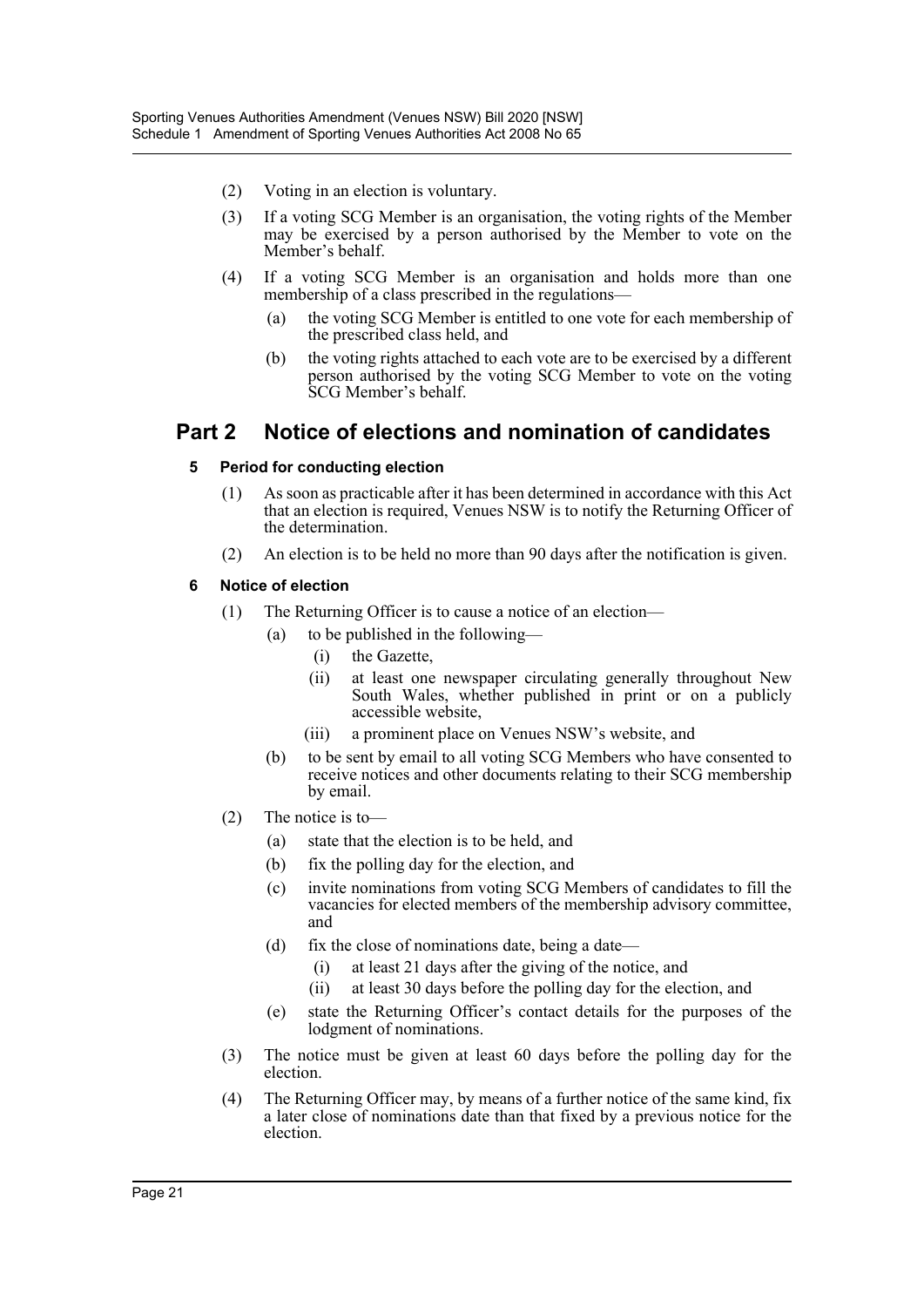## **7 Nominations**

- (1) A nomination of a candidate is to contain the following information—
	- (a) the full name of the candidate,
	- (b) the date of birth of the candidate,
	- (c) the residential address of the candidate,
	- (d) the membership card number of the candidate,
	- (e) a statement, signed by the candidate, in which the candidate consents to—
		- (i) the nomination, and
		- (ii) the use of the information contained in the nomination for the purposes of compiling a candidate information sheet,
	- (f) the full names, residential addresses, membership card numbers and signatures of at least 6 nominators, being voting SCG Members other than the candidate.
- (2) A nomination is to be in writing and may, if the Returning Officer specifies an email address for lodgment of nominations, be in the form of an electronic document sent to the email address.
- (3) A nomination is to be lodged with the Returning Officer before the close of nominations date.
- (4) A voting SCG Member may nominate no more than 2 candidates in an election.

#### **8 No display of material supporting candidates**

A person must not post up, exhibit or distribute on the scheduled lands material in support of a candidate's candidature at an election. Maximum penalty—1 penalty unit.

#### **9 Uncontested elections**

If, after the close of nominations date, the number of candidates nominated does not exceed the number of persons required for election, the Returning Officer is to declare the nominated candidates elected.

## **Part 3 Contested elections**

## **10 When poll to be taken**

If, after the close of nominations date, the number of candidates nominated exceeds the number of persons required for election, a poll is to be taken.

## **11 Preparation of roll**

- (1) If a poll is to be taken, the Chief Executive Officer of Venues NSW, or the Chief Executive Officer's delegate, is to certify a copy of the roll of all voting SCG Members and provide that copy to the Returning Officer.
- (2) The roll is to contain the following information about each voting SCG Member—
	- (a) the full name of the Member,
	- (b) the residential address of the Member or other postal address specified by the Member for the purpose of receiving notices and other documents relating to the Member's SCG membership,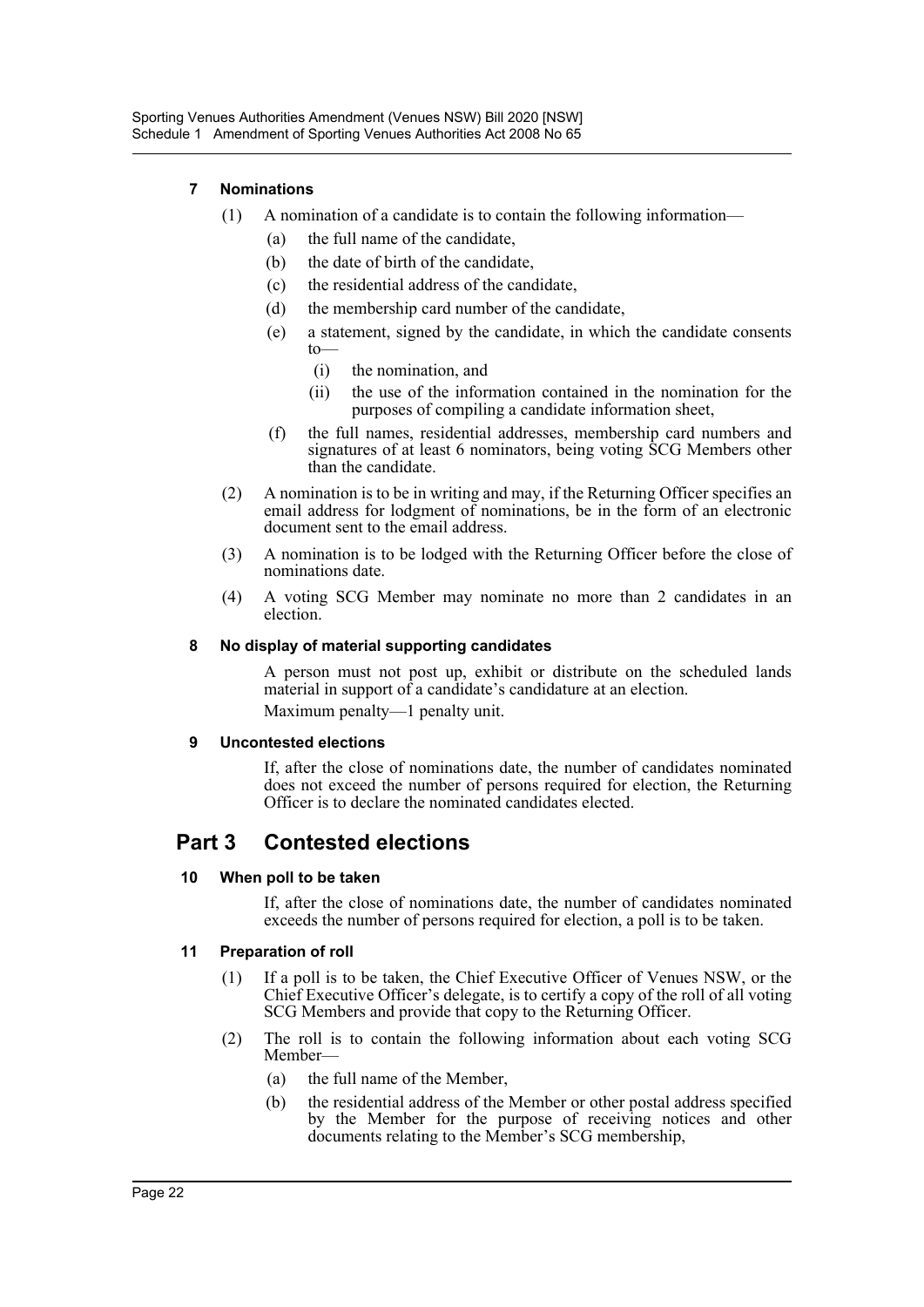- (c) if the Member has consented to receiving notices and other documents relating to the Member's SCG membership by email—the email address specified for that purpose.
- (3) The Returning Officer is to ensure that a copy of the roll is available for inspection free of charge by voting SCG Members.
- (4) A voting SCG Member is to notify the Returning Officer of administrative errors relating to the Member's entry on the roll at least 14 days before the polling day for the election.

#### **12 Preparation of candidate information sheet**

- (1) If a poll is to be taken, the Returning Officer is to compile a candidate information sheet about each nominated candidate.
- (2) The candidate information sheet is to be based on—
	- (a) information contained in the candidate's nomination, and
	- (b) further information voluntarily lodged by the candidate with the Returning Officer before the close of nominations date and intended for inclusion in the candidate information sheet.
- (3) Further information referred to in subclause  $(2)(b)$  is to be lodged as a statutory declaration in the form of the Eighth Schedule to the *Oaths Act 1900*, and may include the following—
	- (a) the name of the candidate's employer or, if self-employed, the candidate's present position,
	- (b) trade, academic or professional qualifications held by the candidate,
	- (c) organisations of which the candidate is a member,
	- (d) offices, other than employment, held by the candidate,
	- (e) additional information relevant to the candidate's candidature, being no more than 4 typewritten lines.
- (4) The Returning Officer may omit or rectify information, or reduce the length of information, from the candidate information sheet that the Returning Officer considers—
	- (a) is not appropriate for inclusion in a candidate information sheet, or
	- (b) is misleading in any material particular, or
	- (c) is of a length greater than the length specified in subclause  $(3)(e)$ .
- (5) The names of the candidates must be listed on the candidate information sheet in the same order as they are listed on the ballot paper for the election.

#### **13 Preparation of ballot paper**

The ballot paper must contain—

- (a) the full names of all candidates nominated for the election, arranged in an order determined by the Returning Officer by drawing lots, and
- (b) a box opposite and to the left of the name of each candidate.

#### **14 Voting pack**

- (1) If a poll is to be taken, the Returning Officer must provide a voting pack to each voting SCG Member at least 20 days before the polling day for the election.
- (2) The voting pack is to be provided—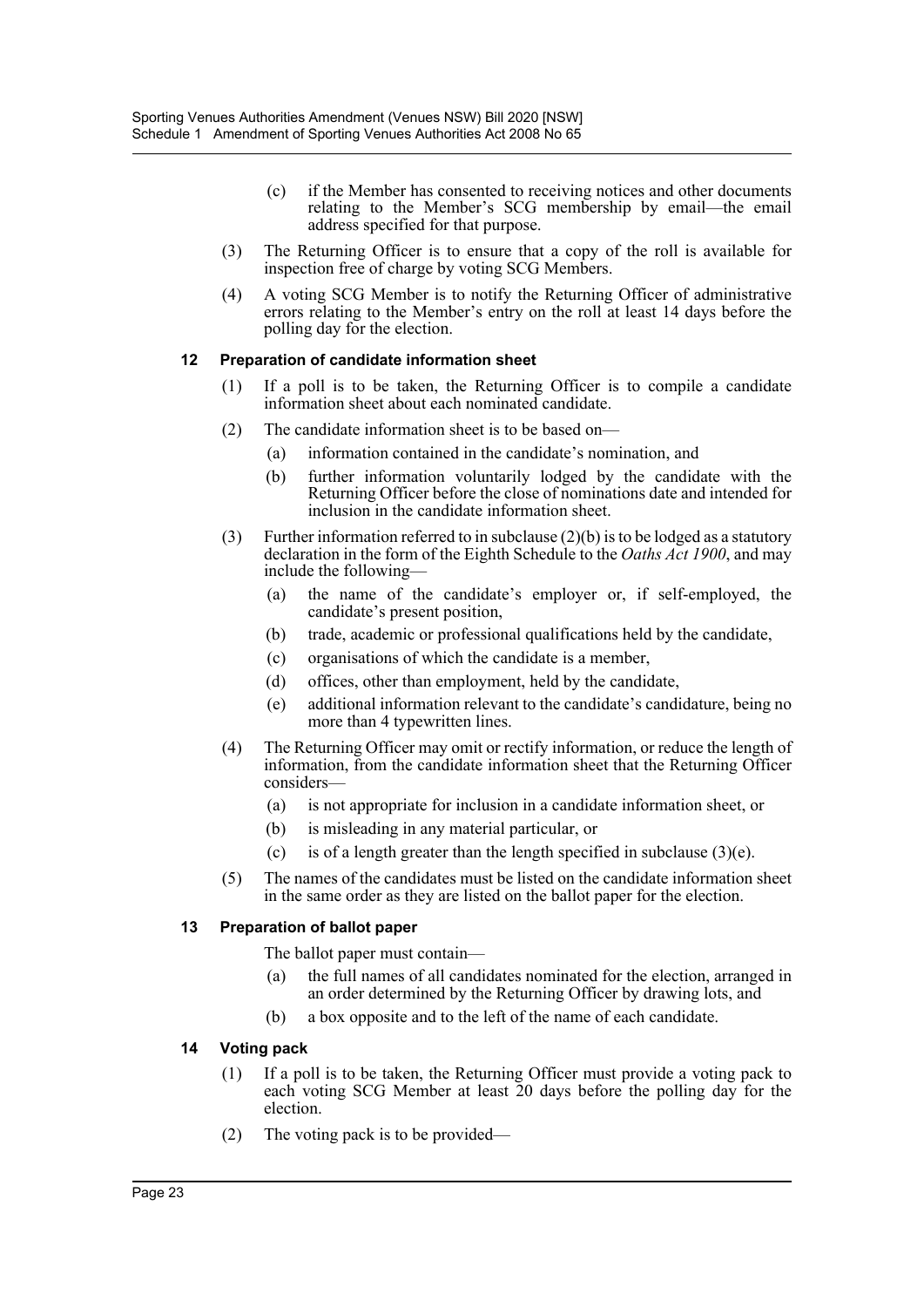- (a) to a voting SCG Member who has consented to receive notices and other documents relating to the Member's SCG membership by email by email to the email address specified for that purpose, and
- (b) to any other SCG Member—by post to the Member's residential address or other postal address specified by the Member for the purpose of receiving notices and other documents relating to the Member's SCG membership.
- (3) A voting pack provided by post is to include the following—
	- (a) a ballot paper,
	- (b) a candidate information sheet,
	- (c) instructions for completing and lodging a ballot paper,
	- (d) one prepaid envelope addressed to the Returning Officer that contains, on its rear flap, spaces for the insertion of a voting SCG Member's name, address, signature and membership card number.
- (4) A voting pack provided electronically is to include the following—
	- (a) a ballot paper,
	- (b) a candidate information sheet,
	- (c) instructions for completing and lodging a ballot paper.
- (5) The Returning Officer may, on written application made by a voting SCG Member, provide a duplicate voting pack to that Member if the Returning Officer is satisfied that the original voting pack has been lost or destroyed.

#### **15 Voting pack instructions**

- (1) A voting SCG Member who has received a voting pack may vote by completing and lodging a ballot paper in accordance with the instructions included in the voting pack.
- (2) The instructions for completing and lodging a ballot paper are to include the following information—
	- (a) the polling day for the election,
	- (b) instructions on how to cast a valid vote by prepaid envelope,
	- (c) instructions on how to cast a valid vote electronically,
	- (d) information about the preferential system applicable to the election,
	- (e) any other information relating to the conduct of the election that the Returning Officer considers appropriate to include.
- (3) The instructions on how to cast a valid vote by prepaid envelope are to include the following further information—
	- (a) instructions on how a voting SCG Member whose voting pack was provided electronically may obtain a prepaid envelope,
	- (b) a statement that a ballot paper may be lodged, as an alternative to posting the ballot paper, by depositing the ballot paper in a sealed ballot box provided for that purpose at the office of Venues NSW.
- (4) The instructions on how to cast a valid vote electronically are to include the following further information—
	- (a) the internet address of the voting website,
	- (b) the information, including any applicable password, that a voting SCG Member will require to access the voting website.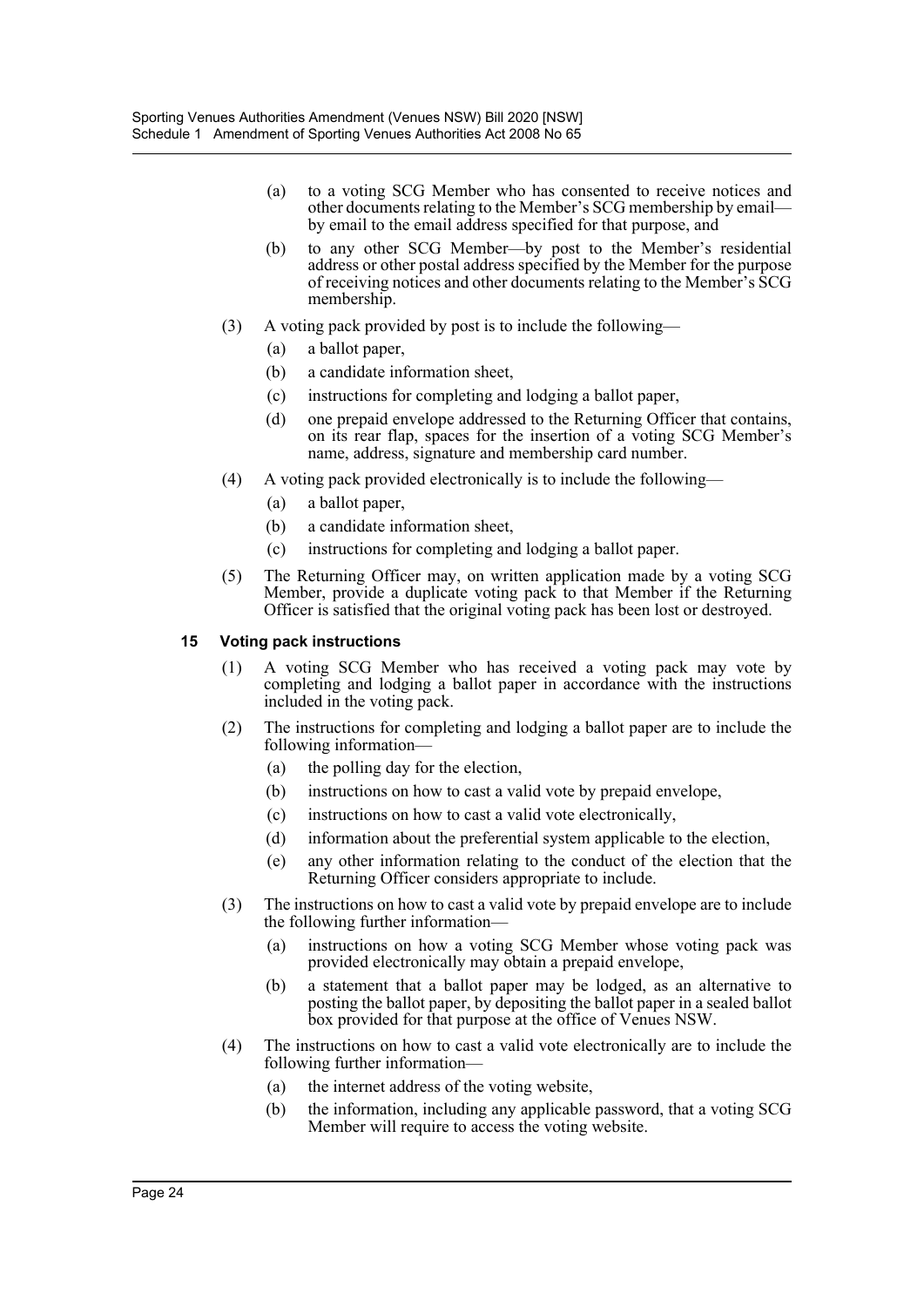#### **16 Electronic voting procedures**

The voting website must provide a warning message to a voting SCG Member if there are errors on a ballot paper that the Member attempts to lodge electronically.

#### **17 Death of candidate**

- (1) If a candidate dies after the close of nominations date and before the polling day, the election is taken to have wholly failed and the Returning Officer is to proceed to give notice of a fresh election in accordance with clause 6.
- (2) If a candidate dies on or after the polling day, but before the Returning Officer advises the Chief Executive Officer and the Minister of the result of the election under clause 24, and the candidate—
	- (a) is not elected—the candidate's preferences are to be distributed in accordance with clause 22, or
	- (b) is elected—the candidate who obtained the next highest number of votes is to be declared elected in place of the deceased candidate, or
	- (c) is elected with the highest number of votes and the election was for the purpose of electing  $\overline{2}$  candidates—the candidate who scored the third highest number of votes is to be declared elected in place of the candidate who scored the second highest number of votes.

## **Part 4 Election results**

## **18 Scrutineers**

- (1) A candidate may appoint, in writing, a scrutineer to represent that candidate.
- (2) Scrutineers may be present during the inspection of prepaid envelopes, the initial scrutiny of ballot papers and the counting of votes.
- (3) A candidate may not act as a scrutineer.

## **19 Inspection of prepaid envelopes**

- (1) The Returning Officer is to ensure that all prepaid envelopes purporting to contain ballot papers that are received before the polling day for an election are stored securely until they are inspected.
- (2) On the polling day, the Returning Officer is to inspect each prepaid envelope and reject the envelope if—
	- (a) the envelope does not have legibly marked on its rear flap the name, address, signature and membership card number that appear to the Returning Officer to be of a voting SCG Member, or
	- (b) the envelope is not sealed.

## **20 Initial scrutiny of ballot papers**

- (1) On the polling day, the Returning Officer is to—
	- (a) examine the contents of all prepaid envelopes that were not rejected under clause 19 and all ballot papers that were lodged by deposit in a sealed ballot box in accordance with clause 15(3), and
	- (b) review all ballot papers that were lodged electronically, and
	- (c) reject as informal any ballot papers that, in the Returning Officer's opinion, do not comply with the applicable instructions for casting a valid vote.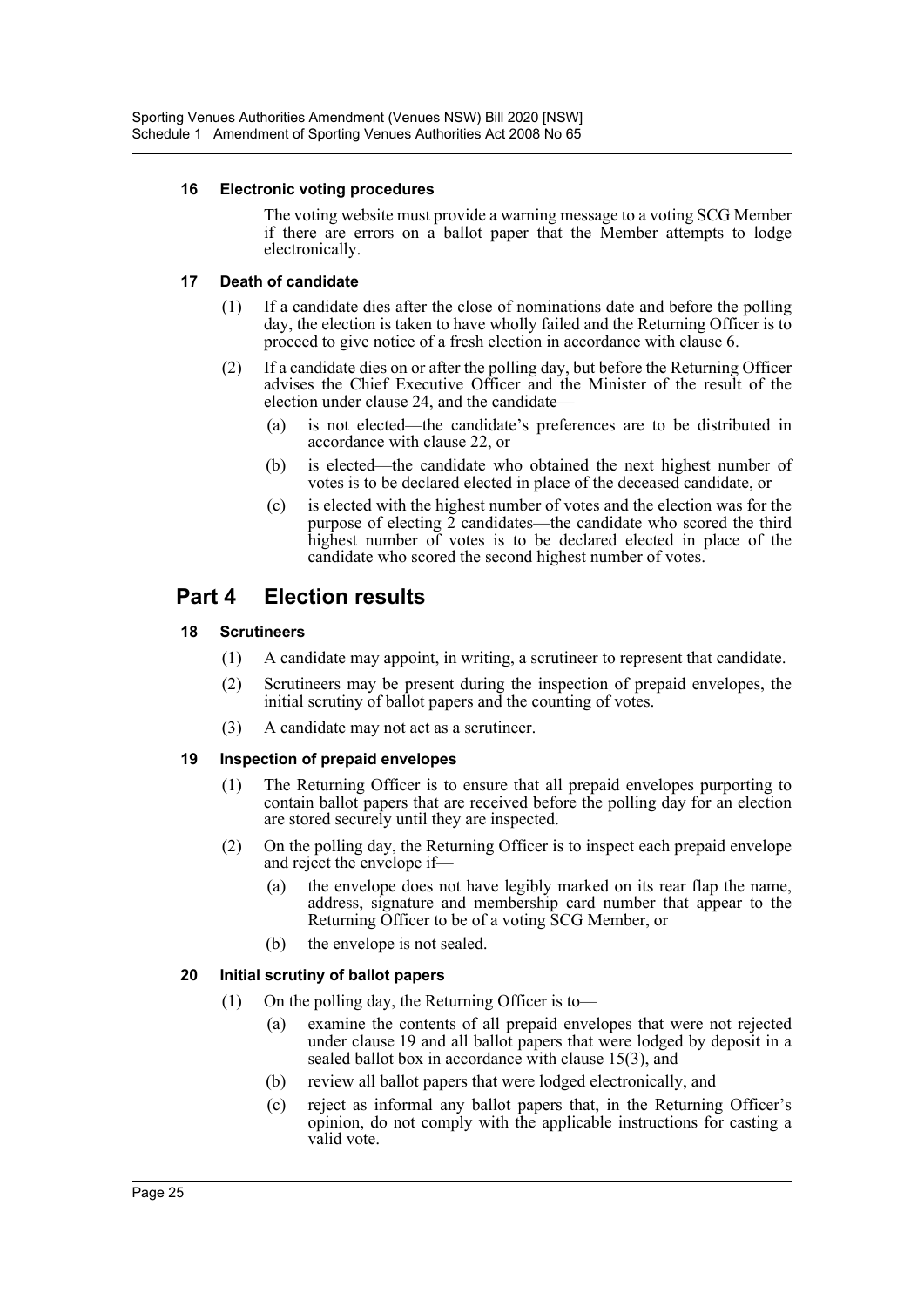- (2) Without limiting subclause  $(1)(c)$ , the Returning Officer is to reject as informal any ballot paper—
	- (a) in an election for the purpose of electing 2 candidates—if it does not have votes for 2 or more candidates indicated on it, or
	- (b) in an election for the purpose of electing 1 candidate—if it does not have a vote for 1 or more candidates indicated on it.
- (3) If, in the Returning Officer's opinion, a person's voting intention is clearly indicated on the voting SCG Member's ballot paper, the Returning Officer is not to reject the ballot paper merely because the ballot paper contains an unnecessary mark.
- (4) The Returning Officer's determination of the formality or informality of a ballot paper is final.

#### **21 Counting of votes**

Following the initial scrutiny carried out under clause 20, the Returning Officer is to—

- (a) count the votes recorded for each candidate on all ballot papers that were not rejected as informal in accordance with the preferential system applicable to the election, and
- (b) count the informal ballot papers, and
- (c) ascertain the results of the count, and
- (d) inform the persons present of the result of the count.

#### **22 Preferential system**

- (1) Ballot papers are to be counted by the Returning Officer—
	- (a) in an election for the purpose of electing 2 candidates—according to a multi-preferential system in which preferences 1 and 2 are regarded as primary votes and the remaining recorded preferences, if any, are regarded as secondary votes, or
	- (b) in an election for the purpose of electing 1 candidate—according to a preferential system in which preference 1 is regarded as a primary vote and the remaining recorded preferences, if any, are regarded as secondary votes.
- (2) All preferences recorded on ballot papers are fully transferable.
- (3) A determination by the Returning Officer relating to the manner in which an election is to be conducted is final.

#### **23 Election not invalid despite certain omissions**

An election is not invalid merely because—

- (a) a voting SCG Member whose name was on the roll prepared for the election did not receive a voting pack, or
- (b) the Returning Officer did not receive a ballot paper lodged by prepaid envelope and sent to the Returning Officer before the polling day for the election.

#### **24 Advice of election result**

The Returning Officer is to advise the Chief Executive Officer and the Minister of the result of the election within 7 days after the polling day.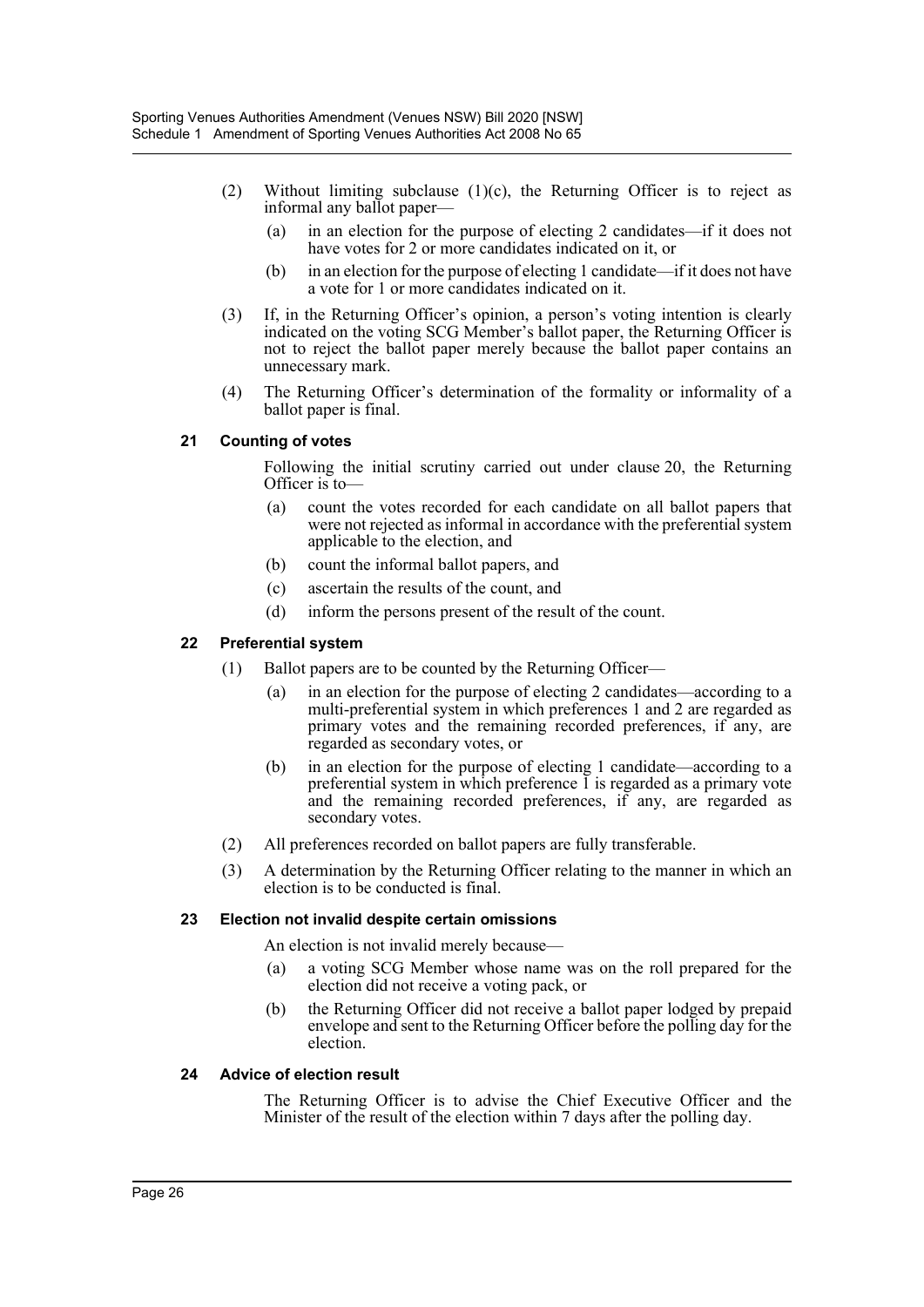## **[26] Schedule 4A**

Insert after Schedule 4—

## **Schedule 4A Venues NSW's land**

section 3(1)

## **Part 1 Scheduled lands**

## **Division 1 Cricket and Sports Ground**

All that piece or parcel of land containing 11.208 hectares situate at Paddington in the City of Sydney Parish of Alexandria County of Cumberland and being Portions 1528 and 1530 of that Parish.

## **Division 2 Driver Avenue (etc) land**

All that piece or parcel of land containing 5851 square metres situate at Paddington in the City of Sydney Parish of Alexandria County of Cumberland and being Portion 1529 of that Parish.

## **Division 3 Army Engineers Depot, Moore Park**

All that piece or parcel of land situated at Moore Park in the Parish of Alexandria and County of Cumberland containing 3.685 hectares, and being Lot 1 in Deposited Plan No 205794 and formerly being the whole of the land in Certificate of Title Volume 9079 Folio 56 but now being Crown land.

## **Part 2 Designated land**

All that piece or parcel of land situated in the Parish of Alexandria County of Cumberland comprising Portion 1528, part of Portion 1530 and part of Lot 1 Deposited Plan 205794: commencing on the eastern side of Driver Avenue at its intersection with the northern side of a right of way shown in Sydney County Council Plan of Survey dated 27 August 1980 File Number S6343; and bounded thence on the west, southwest and northwest by the eastern, northeastern and southeastern sides of Driver Avenue bearing successively 356 degrees 20 seconds 165.48 metres, 355 degrees 36 minutes 68.37 metres, 308 degrees 41 minutes 114.89 metres, 322 degrees 20 minutes 20.115 metres, 346 degrees 20 minutes 20.115 metres, 4 degrees 50 minutes 20.115 metres and 18 degrees 20 minutes 75.74 metres to the intersection of the southeastern side of Driver Avenue with the southwestern side of Moore Park Road; on the northeast by the southwestern side of Moore Park Road bearing successively 103 degrees 22 minutes 30 seconds 50.27 metres, 106 degrees 8 minutes 95.72 metres, 110 degrees 16 minutes 30 seconds 60.13 metres, 113 degrees 4 minutes 27.62 metres, 113 degrees 30 minutes 22.53 metres, 114 degrees 32 minutes 7.15 metres, 115 degrees 40 seconds 21.54 metres, 116 degrees 34 minutes 20 seconds 21.33 metres, 117 degrees 44 minutes 30 seconds 18.18 metres, 119 degrees 56 minutes 20.45 metres, 121 degrees 56 minutes 40 seconds 32.105 metres, 123 degrees 41 minutes 18.3 metres, 125 degrees 29 minutes 30 seconds 22.755 metres, 126 degrees 51 minutes 30 seconds 15.405 metres, 125 degrees 23 minutes 13.72 metres and 122 degrees 24 minutes 19.065 metres to the northeastern corner of the land occupied, as at the date of assent to the *Sydney Cricket and Sports Ground (Amendment) Act 1985*, by the Department of the Army; on the southeast by a fenced line on the northwestern side of the bitumen sealed access walkway to the Sydney Showground bearing 217 degrees 37 minutes 40 seconds 144.4 metres to the corner of brick garages; along the southeastern face of those brick garages bearing successively 217 degrees 25 minutes 30 seconds 34.65 metres to the angle in the southeastern wall of the garages and a line bearing 231 degrees 46 minutes 30 seconds 39.91 metres; on the south by the southern face of a brick building and prolongation thereof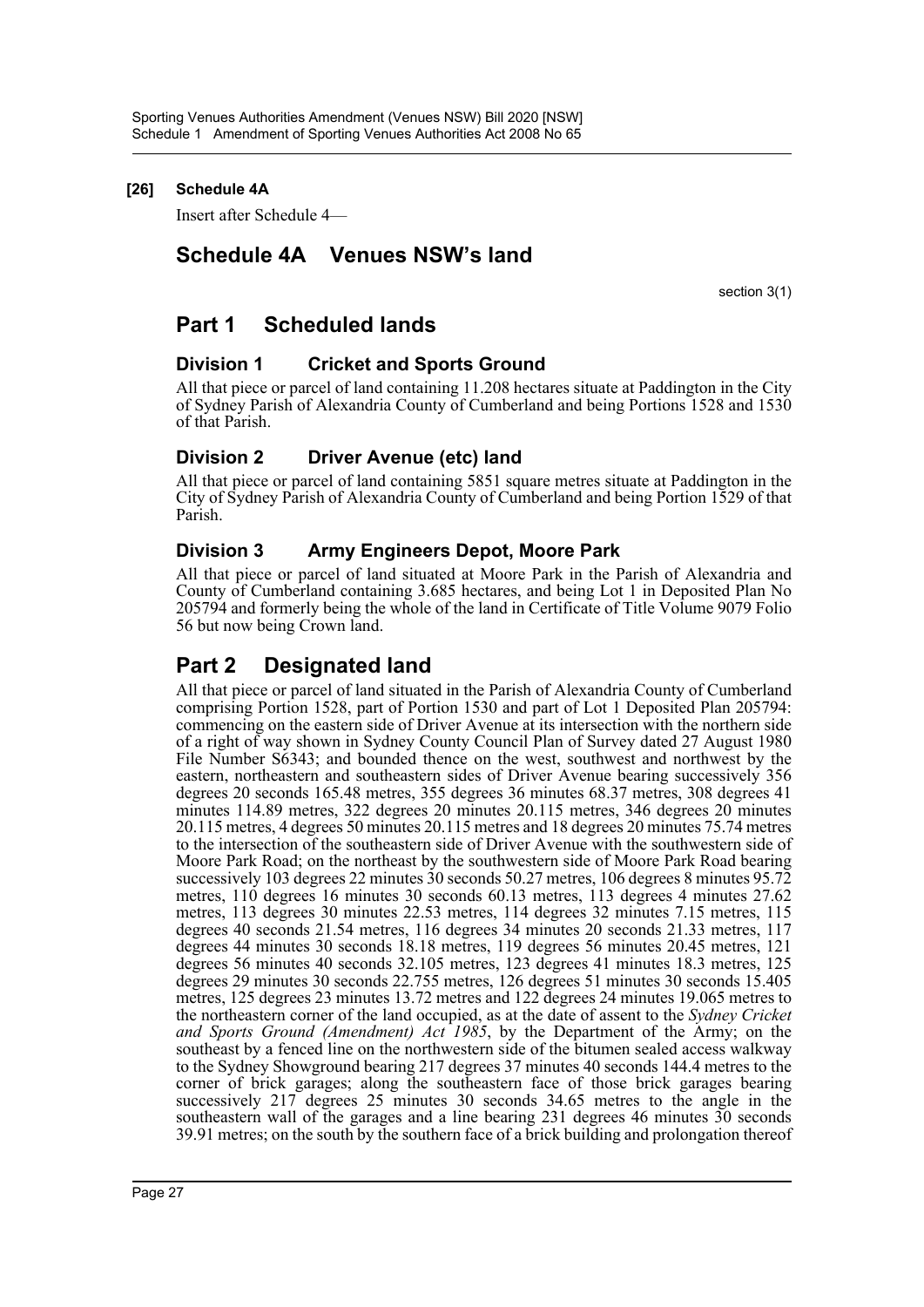bearing 262 degrees 27 minutes 14.23 metres and a line bearing 262 degrees 55 minutes 40 seconds 10.415 metres to the southeastern corner of the brick wall around the tennis courts, along the southern face of that brick wall to its southwestern corner bearing 262 degrees 12 minutes 30 seconds 37.77 metres and a line bearing 243 degrees 28 minutes 15.465 metres to the northern side of the Sydney County Council right of way aforesaid; generally on the southeast by lines along the generally northwestern sides of the right of way aforesaid bearing 265 degrees 52 minutes 5.8 metres, 262 degrees 29 minutes 7.16 metres, 259 degrees 21 minutes 6.875 metres, 256 degrees 28 minutes 6.955 metres, 253 degrees 1 minute 6.95 metres, 250 degrees 24 minutes 6.81 metres, 246 degrees 11 minutes 11.685 metres, 191 degrees 16 minutes 15.97 metres, 234 degrees 33 minutes 59.24 metres and 266 degrees 7.08 metres to the point of commencement and containing in all an area of 9.832 hectares or thereabout.

## **Part 3 Controlled land**

All that piece or parcel of land situated in the Parish of Alexandria County of Cumberland comprising part of Portion 1528 and part of Portion 1530 being part of the land in Schedule 2A: commencing on the southeastern side of Driver Avenue at its intersection with the southwestern side of Moore Park Road bounded thence on the northeast by the southwestern side of Moore Park Road bearing successively 102 degrees 6 minutes 50.27 metres, 104 degrees 51 minutes 30 seconds 95.72 metres, 109 degrees 60.13 metres and 111 degrees 47 minutes 30 seconds 23.475 metres to the intersection of the southwestern side of Moore Park Road with the northeastern face of a concrete kerb; on the northeast by the northeastern face of a concrete kerb and the prolongation thereof bearing 161 degrees 29 minutes 30 seconds 34.945 metres to the corner of a concrete pavement; on the southeast by a line joining the corner of a concrete pavement to the northeastern corner of a brick wall bearing 246 degrees 23 minutes 20 seconds 19.1 metres; along the southeastern face of a brick wall bearing successively 243 degrees 40 minutes 2.275 metres, 238 degrees 34 minutes 9.515 metres and 233 degrees 19 minutes 5.36 metres to the southeastern corner of a brick wall; by a line joining the southeastern corner of a brick wall to the northeastern corner of a brick wall bearing 230 degrees 52 minutes 10.745 metres; along the southeastern face of a brick wall bearing successively 229 degrees 10 minutes 4.965 metres and 222 degrees 22 minutes 3.77 metres; by a line joining the southeastern corner of a brick wall to the northeastern corner of a brick wall bearing 222 degrees 11 minutes 2.305 metres; along the southeastern face of a brick wall bearing 222 degrees 24 minutes 14.915 metres; by a line joining the southeastern corner of a brick wall to the northeastern corner of a concrete kerb bearing 209 degrees 55 minutes 7.16 metres; along the southeastern face of a concrete kerb bearing successively 209 degrees 27 minutes 12.315 metres, 202 degrees 37 minutes 11.73 metres, 200 degrees 19 minutes 9.26 metres and 192 degrees 25 minutes 8.805 metres; along the southeastern face of a brick wall bearing 189 degrees 13 minutes 2.62 metres; on the south by the southern face of a brick wall bearing 277 degrees 45 minutes 4.53 metres; on the southeast by the southeastern face of a timber retaining wall bearing 252 degrees 25 minutes 4.03 metres; on the east by the eastern edge of a concrete dish drain bearing 186 degrees 36 minutes 14.26 metres; on the south by the southern face of a concrete kerb bearing 273 degrees 34 minutes 10 seconds 58.155 metres to the intersection of the kerb and the eastern side of Driver Avenue; on the southwest, west and northwest by the northeastern, eastern and southeastern sides of Driver Avenue bearing successively 307 degrees 24 minutes 30 seconds 114.89 metres, 321 degrees 3 minutes 30 seconds 20.115 metres, 345 degrees 3 minutes 30 seconds 20.115 metres, 3 degrees 33 minutes 30 seconds 20.115 metres and 17 degrees 3 minutes 30 seconds 75.74 metres to the point of commencement and containing in all an area of 3.2 hectares or thereabout.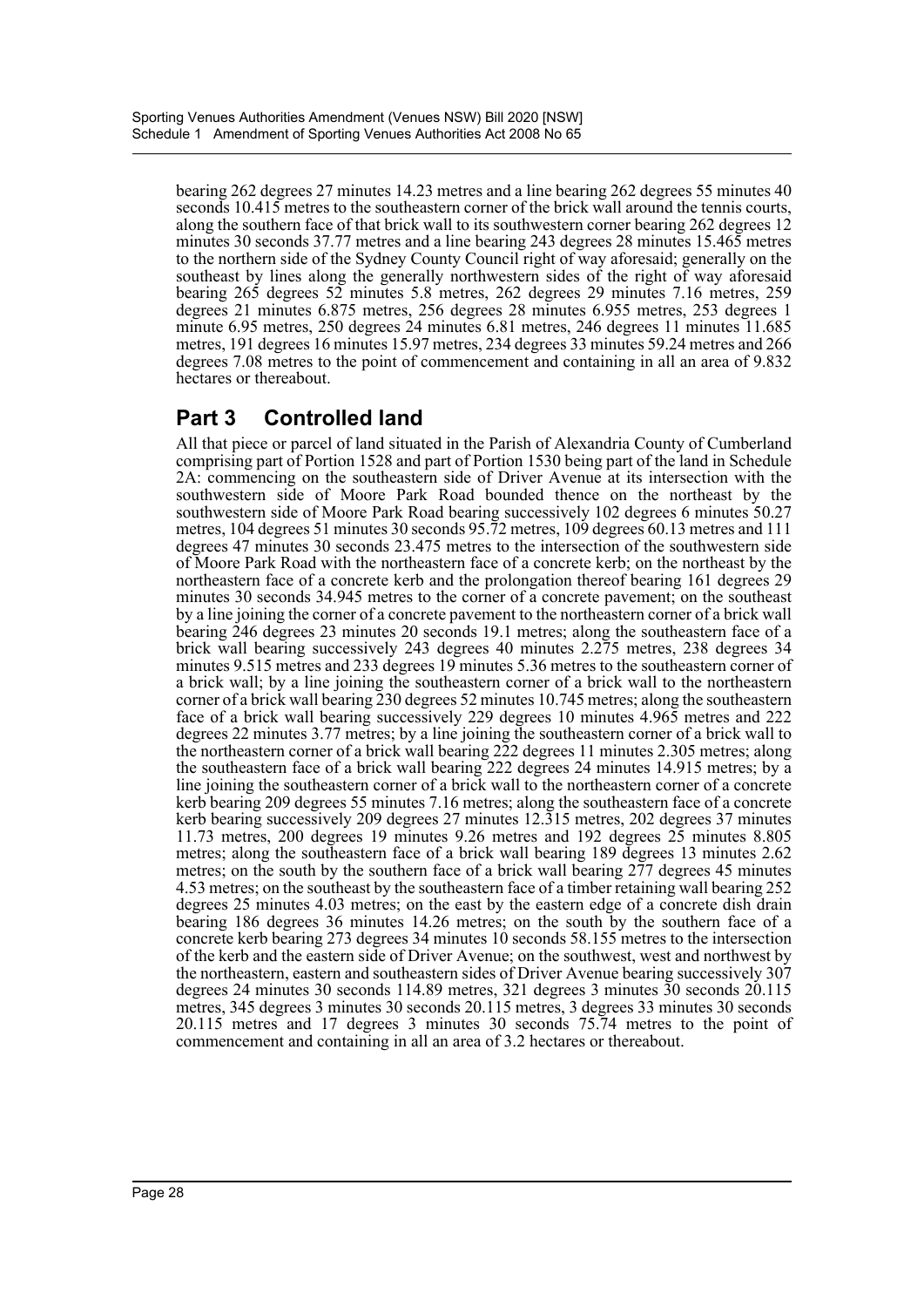## **Part 4 Venues**

## **Illawarra Region**

Lot 143 in Deposited Plan 786508 Lot 1 in Deposited Plan 1091530 Lot 6 in Deposited Plan 1091530 Lot 7 in Deposited Plan 1091530 Lot 96 in Deposited Plan 751299 Lot 101 in Deposited Plan 872951

## **Newcastle Region**

Lot 31 in Deposited Plan 1091407 Lot 32 in Deposited Plan 1091407 Lot 3238 in Deposited Plan 1013870 Lot 3239 in Deposited Plan 1013870 Lot 3241 in Deposited Plan 1013870 Lot 3242 in Deposited Plan 1013870 Lot 3243 in Deposited Plan 1013870 Lot 3244 in Deposited Plan 1013870 Lot 3245 in Deposited Plan 1013870 Lot 3235 in Deposited Plan 821124 Lot 7322 in Deposited Plan 1159253 Lot 3236 in Deposited Plan 821124 Lot 3284 in Deposited Plan 1049501 Lot 7302 in Deposited Plan 1143612 Lot 7303 in Deposited Plan 1143612 Lot 2498 in Deposited Plan 755247 Lot 2583 in Deposited Plan 755247 Lot A in Deposited Plan 186497

## **Parramatta Region**

Lot 963 in Deposited Plan 42643

## **[27] Schedule 5 Savings, transitional and other provisions**

Insert after Part 5—

## **Part 6 Provisions consequent on enactment of Sporting Venues Authorities Amendment (Venues NSW) Act 2020**

## **Division 1 Introduction**

- **21 Interpretation**
	- (1) In this Part *amending Act* means the *Sporting Venues Authorities Amendment (Venues NSW) Act 2020*.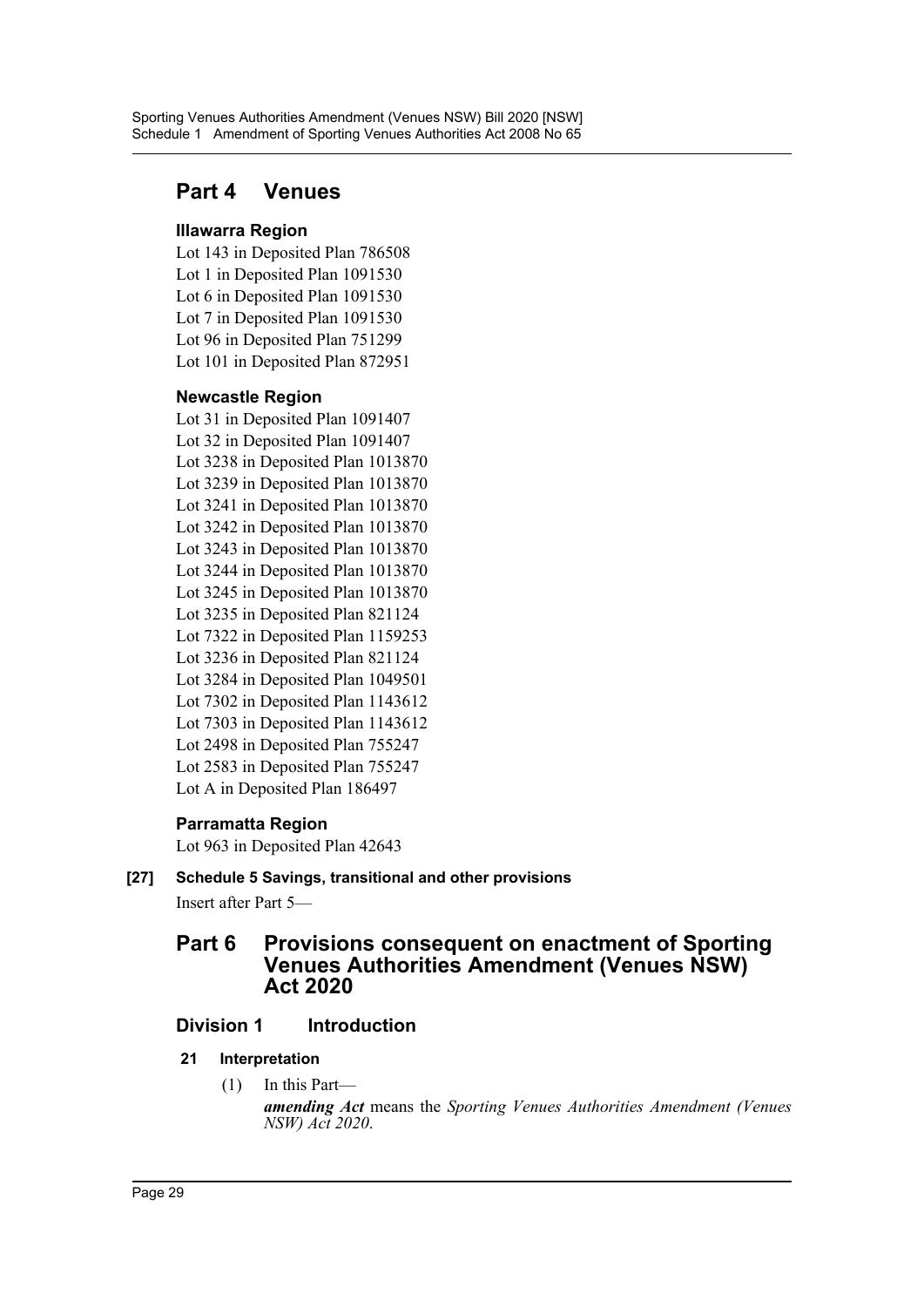*existing Venues NSW*—see clause 24.

*instrument* means an instrument, except this Act or an instrument made under this Act, or any other document that creates, modifies or extinguishes rights or liabilities, or would do so if lodged, filed or registered in accordance with any law, and includes any judgment, order, process or other instrument issued by a court or tribunal.

*Local Venues Council* means an advisory committee that was, under clause 18(1) of this Schedule, taken to be established by the Minister under section  $33\text{A}(2)$  as in force before the repeal day.

*reconstituted Venues NSW*—see clause 24.

*repeal day* means the day on which the *Sydney Cricket and Sports Ground Act 1978* is repealed by this Act.

*Sydney Cricket and Sports Ground Trust* means the Sydney Cricket and Sports Ground Trust constituted by the *Sydney Cricket and Sports Ground Act 1978* before its repeal.

(2) If this Act provides for an event or other thing to occur on a particular day, that event or thing is taken to occur at the beginning of the day.

## **Division 2 Dissolution or reconstitution of certain bodies**

## **22 Dissolution of Sydney Cricket Ground Trust**

- (1) On and from the repeal day—
	- (a) the Sydney Cricket and Sports Ground Trust is dissolved, and
	- (b) the Trust's assets, rights and liabilities immediately before its dissolution are transferred to reconstituted Venues NSW.
- (2) Division 4 applies to a transfer of assets, rights and liabilities under this clause.

## **23 Dissolution of Local Venues Council**

- (1) On and from the repeal day—
	- (a) each Local Venues Council is dissolved, and
	- (b) the Council's assets, rights and liabilities immediately before its dissolution are transferred to reconstituted Venues NSW.
- (2) Division 4 applies to a transfer of assets, rights and liabilities under this clause.

#### **24 Reconstitution of Venues NSW**

- (1) On and from repeal day—.
	- Venues NSW as in existence immediately before the repeal day (*existing Venues NSW*) is taken to have been reconstituted by section 12 of this Act, as inserted by the amending Act, as a corporation with the same name (*reconstituted Venues NSW*), and
	- (b) the board of management of existing Venues NSW is dissolved.
- (2) Reconstituted Venues NSW is taken for all purposes, including the rules of private international law, to be a continuation of, and the same legal entity as, the existing Venues NSW.

**Note.** As a result of this subclause, reconstituted Venues NSW retains all the assets, rights and liabilities of existing Venues NSW.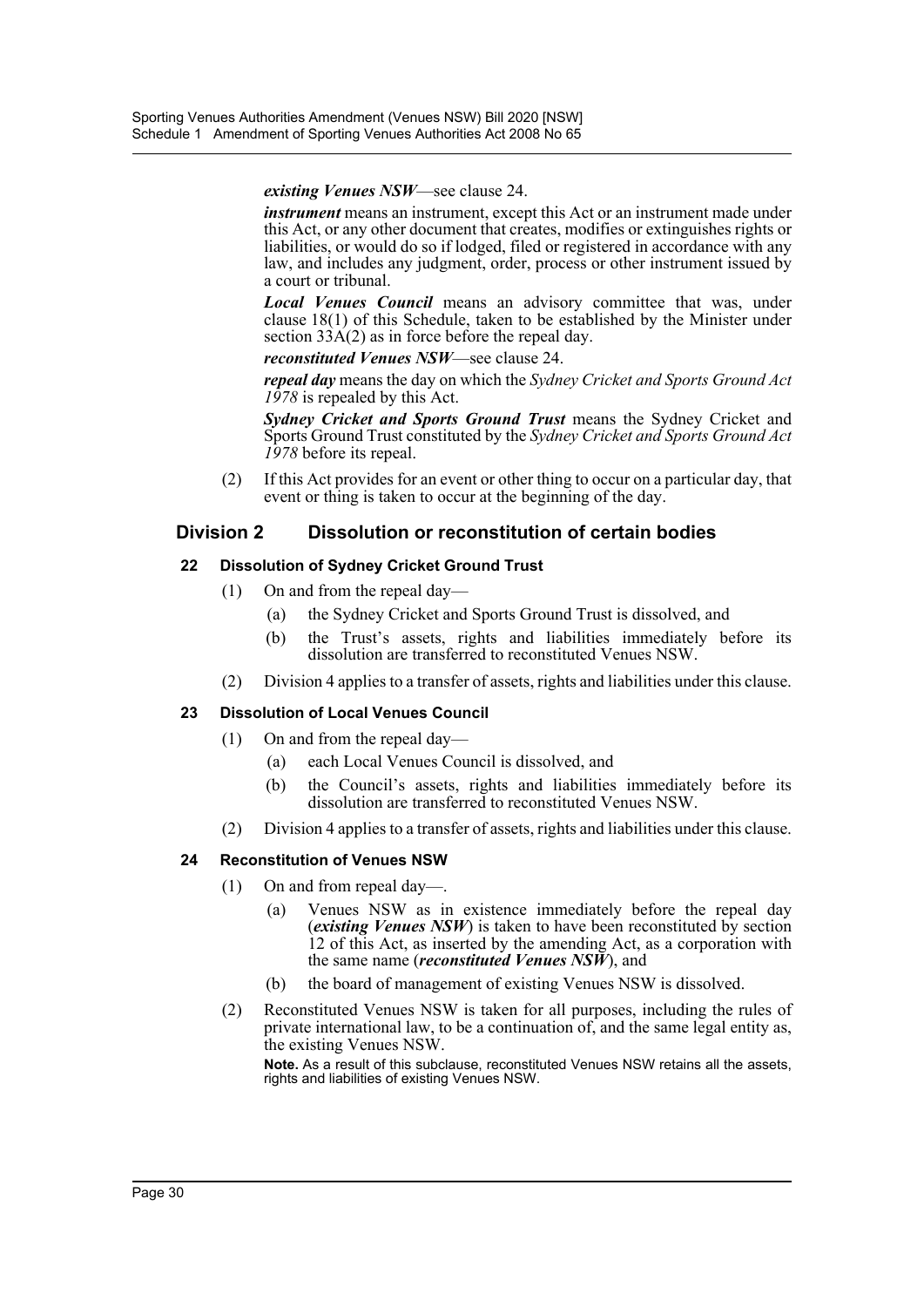## **Division 3 Members of dissolved or reconstituted bodies**

#### **25 Abolition of certain offices**

- (1) Each of the following offices are abolished (an *abolished office*) on and from the repeal day—
	- (a) member of the Sydney Cricket Ground Trust,
	- (b) member of the board of management of existing Venues NSW,
	- (c) member of a Local Venues Council.
- (2) Accordingly, a person who held an abolished office immediately before its abolition ceases to hold the office on and from the repeal day.
- (3) A person who ceases to hold an abolished office because of this clause—
	- (a) is not entitled to any remuneration or compensation because of the loss of the office, and
	- (b) is eligible, if qualified, to be appointed as a member of the Board of reconstituted Venues NSW.
- (4) Section 21E requires reconstituted Venues NSW to invite persons mentioned in subclause  $(1)(a)$  or (b) to become members of a membership advisory committee if they are not appointed members of the Board of reconstituted Venues NSW.
- (5) A person invited to be a member of a membership advisory committee—
	- (a) is taken to be appointed for the balance of the term for which the person was appointed to the abolished office, and
	- (b) is entitled, despite section 21C(3), to payment of the remuneration and allowances, if any, determined by the Minister during the period.

## **Division 4 Transfers of assets, rights and liabilities**

#### **26 Application**

This Division applies to the transfer of assets, rights or liabilities made by another provision of this Part if the provision provides for this Division to apply.

#### **27 Interpretation**

In this Division, the person or body from which any assets, rights or liabilities are transferred is called the *transferor* and the person or body to which they are transferred is called the *transferee*.

#### **28 Vesting in transferee**

- (1) When any assets, rights or liabilities are transferred by a transfer to which this Division applies, the following provisions have effect—
	- (a) the assets of the transferor vest in the transferee by virtue of this clause and without the need for any further conveyance, transfer, assignment or assurance,
	- (b) the rights or liabilities of the transferor become by virtue of this Division the rights or liabilities of the transferee,
	- (c) all proceedings relating to the assets, rights or liabilities commenced before the transfer by or against the transferor or a predecessor of the transferor and pending immediately before the transfer are taken to be proceedings pending by or against the transferee,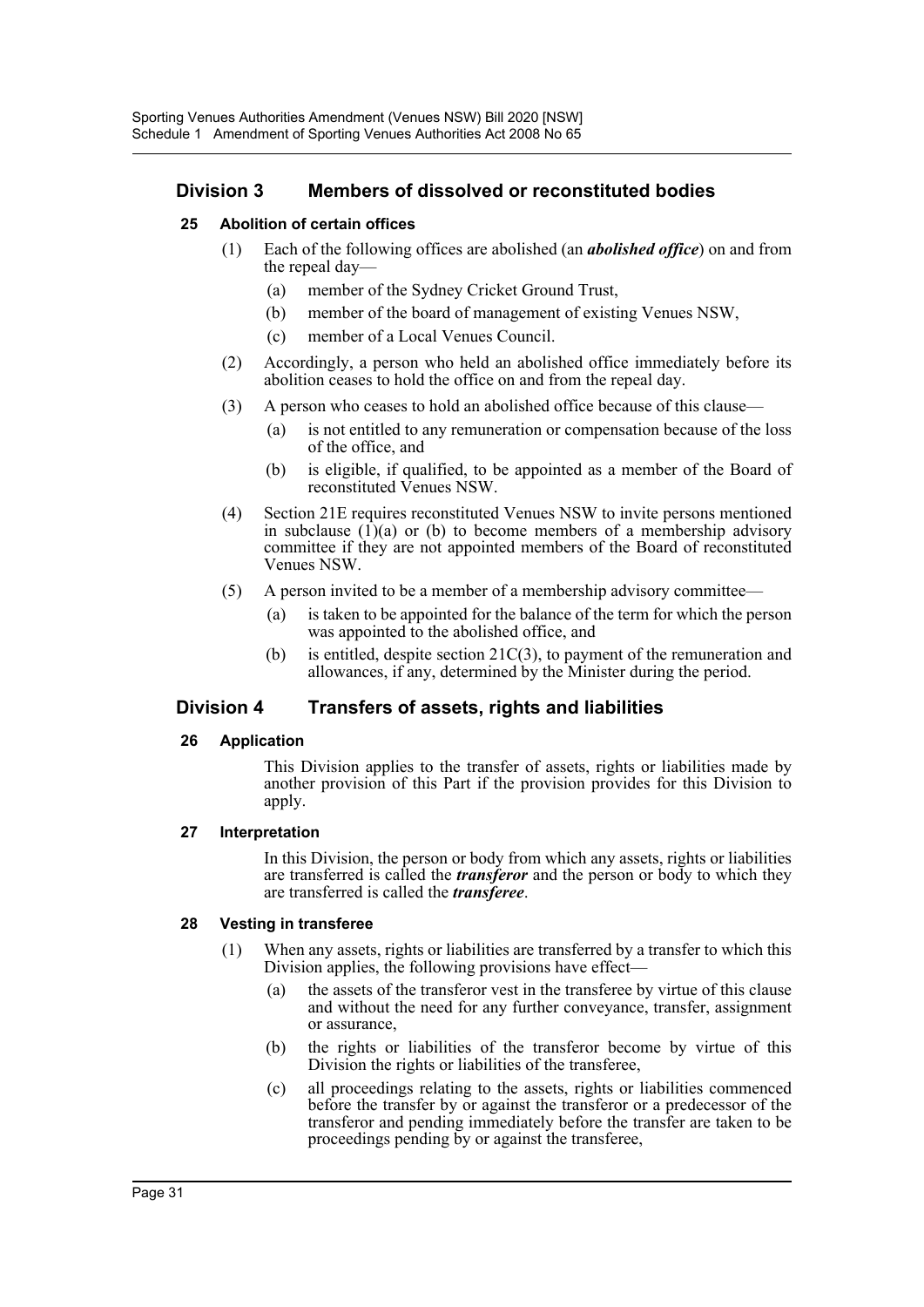- (d) any act, matter or thing done or omitted to be done in relation to the assets, rights or liabilities before the transfer by, to or in respect of the transferor or a predecessor of the transferor is, to the extent to which that act, matter or thing has any force or effect, taken to have been done or omitted by, to or in respect of the transferee,
- (e) the transferee has all the entitlements and obligations of the transferor in relation to the assets, rights and liabilities that the transferor would have had but for the transfer, whether or not the entitlements and obligations were actual or potential at the time the transfer took effect,
- (f) a reference in any Act, in any instrument made under any Act or in any document of any kind to—
	- (i) the transferor, or
	- (ii) any predecessor of the transferor,

to the extent to which the reference relates to the assets, rights or liabilities, is taken to be, or include, a reference to the transferee.

- (2) The operation of this Division is not to be regarded as—
	- (a) a breach of contract or confidence or otherwise as a civil wrong, or
	- (b) a breach of any contractual provision prohibiting, restricting or regulating the assignment or transfer of assets, rights or liabilities, or
	- (c) giving rise to any remedy by a party to an instrument, or as causing or permitting the termination of any instrument, because of a change in the beneficial or legal ownership of any asset, right or liability, or
	- (d) an event of default under any contract or other instrument.
- (3) No attornment to the transferee by a lessee from the transferor is required.

#### **29 No compensation payable**

No compensation is payable to any person or body in connection with a transfer to which this Division applies.

#### **30 Date of vesting**

A transfer of assets, rights or liabilities to which this Division applies takes effect on the day specified by the provision of this Part that gives rise to the transfer.

#### **31 State taxes not chargeable**

- (1) State tax is not payable in relation to—
	- (a) an exempt matter, or
	- (b) anything done because of, or for a purpose connected with or arising out of, an exempt matter.

#### (2) In this clause—

*exempt matter* means any of the following—

- (a) the transfer of any assets, rights or liabilities by operation of this Division, including, without limitation, any instrument executed only for a purpose ancillary to or consequential on the operation of this Division,
- (b) anything certified by the Minister in writing as having been done in consequence of the transfer, for example, the transfer or registration of an interest in land.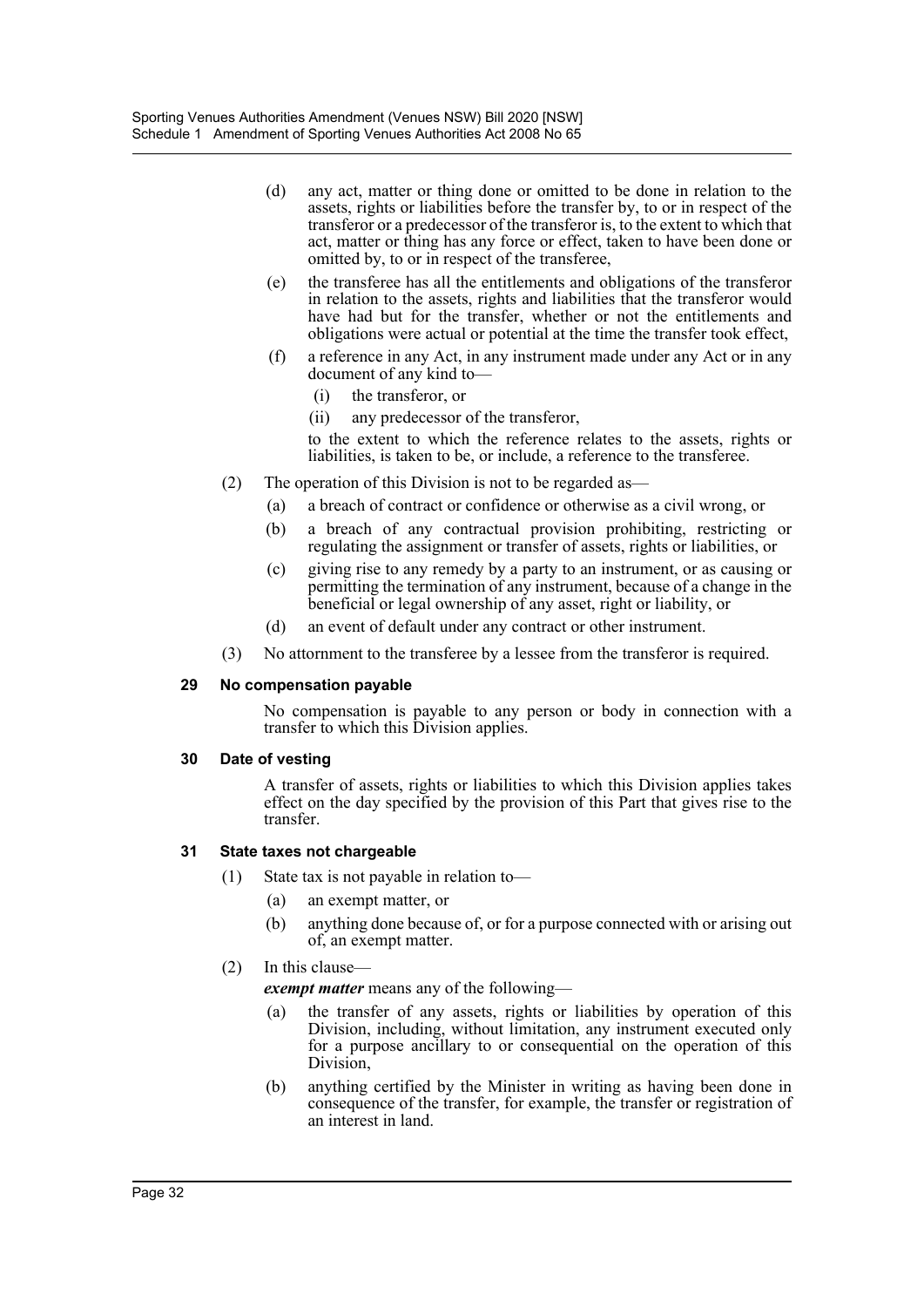*State tax* means application or registration fees, duty or any other tax, fee or charge imposed by any legislation or other law of the State.

#### **32 Confirmation of vesting**

- (1) The Minister may, by written notice, confirm a transfer of particular assets, rights or liabilities by operation of this Part.
- (2) The notice is conclusive evidence of that transfer.

## **Division 5 Regulatory authorisations**

#### **33 Transfer of certain regulatory authorisations**

- (1) This clause applies to a regulatory authorisation held by or on behalf of the Sydney Cricket Ground Trust or a Local Venues Council (an *existing regulatory authorisation*).
- (2) An existing regulatory authorisation becomes a regulatory authorisation of reconstituted Venues NSW (the *transferred regulatory authorisation*) on and from the repeal day for the purposes of the Act or statutory rule (the *relevant State legislation*) under which the existing regulatory authorisation was issued.
- (3) The provisions of the relevant State legislation apply to reconstituted Venues NSW in relation to a transferred regulatory authorisation, subject to any modifications prescribed by the regulations.
- (4) The Minister must not recommend the making of a regulation for the purposes of subclause (3) unless the Minister administering the Act or statutory rule proposed to be modified has consented to the modification concerned.
- (5) A person or body (a *regulatory body*) that has the function under the relevant State legislation of issuing regulatory authorisations of the same kind as a transferred regulatory authorisation must, at the request of reconstituted Venues NSW, re-issue the transferred regulatory authorisation in the name of reconstituted Venues NSW with substantially the same terms, conditions and endorsements as the transferred regulatory authorisation.
- (6) No fee or charge is payable by reconstituted Venues NSW to a regulatory body for the exercise of a function by the regulatory body in connection with the transfer or re-issue of a regulatory authorisation by operation of this clause.
- (7) In this clause—

*issued* includes given.

*regulatory authorisation* means a licence, permit, consent, entitlement, accreditation or other authority under an Act or statutory rule, and includes, but is not limited to, the following—

- (a) a licence under the *Liquor Act 2007*,
- (b) a licence under the *Water Management Act 2000*,
- (c) a master licence under the *Security Industry Act 1997*,
- (d) registration of a plant under the *Work Health and Safety Regulation 2017*,
- (e) registration of a vehicle issued under the *Road Transport Act 2013*,
- (f) a licence, permit, consent, entitlement, accreditation or other authority of a kind prescribed by the regulations.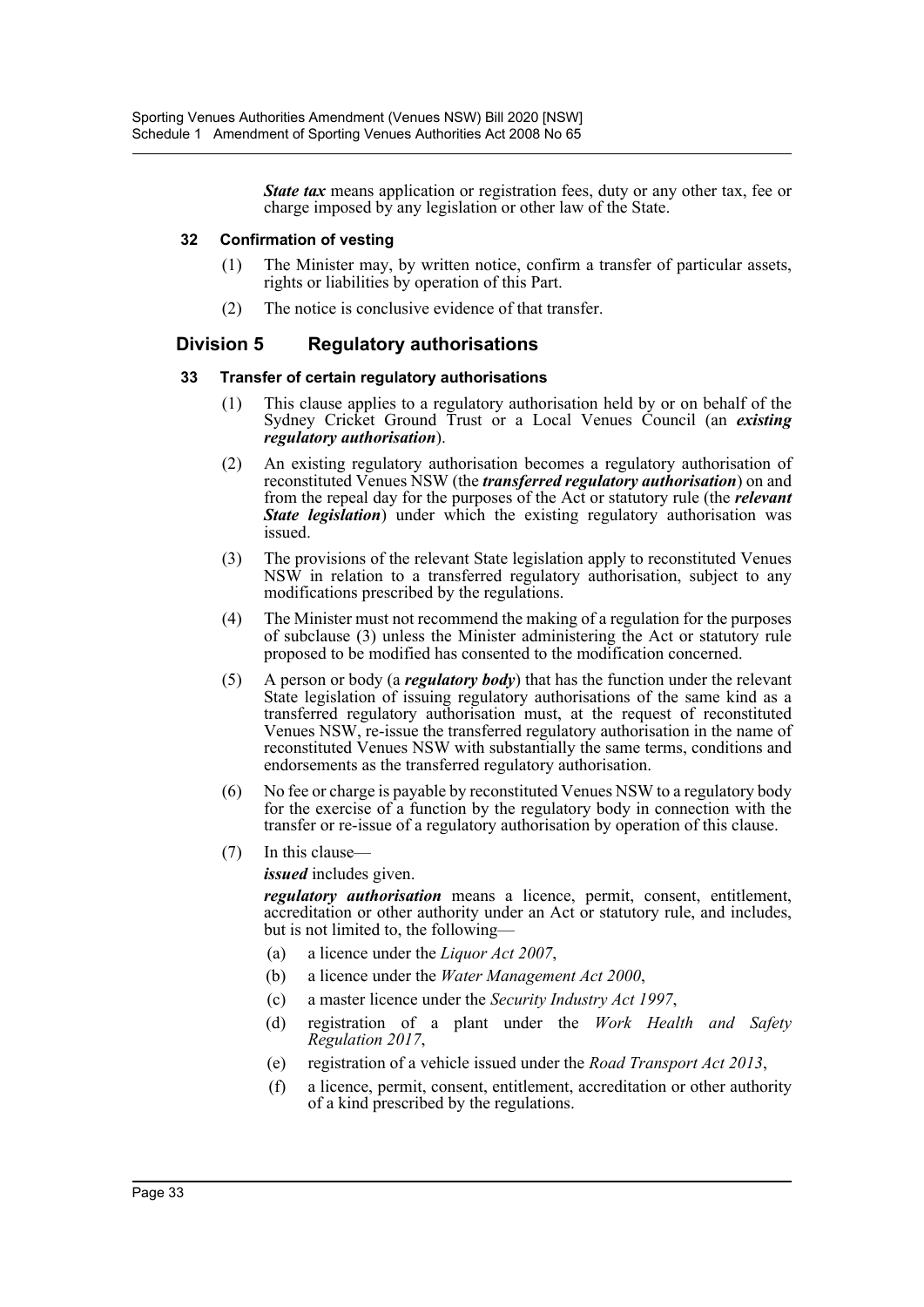## **Division 6 Employees**

#### **34 Employees of Sydney Cricket and Sports Ground Trust**

- (1) The persons employed under the *Sydney Cricket and Sports Ground Act 1978* in the Sydney Cricket and Sports Ground Trust immediately before the repeal day are transferred to the employment of reconstituted Venues NSW.
- (2) A transfer of employment under this clause does not require the consent of the employee transferred.

#### **35 Provisions applying to transferred employees**

The following provisions apply in relation to an employee transferred under clause 34—

- (a) the employee is entitled to continue as a contributor, member or employee for the purposes of any superannuation scheme in respect of which they were a contributor, member or employee, as an employee of the current employer, immediately before the transfer of employment and remains so entitled subject to any variation to that entitlement made either by agreement or otherwise in accordance with law,
- (b) reconstituted Venues NSW is taken to be an employer for the purposes of any superannuation scheme in respect of which the employee continues as a contributor, member or employee pursuant to an entitlement under this clause,
- (c) the employee retains their rights to annual leave, extended or long service leave or sick leave accrued or accruing immediately before the transfer of employment,
- (d) the continuity of employment of the employee is not broken by the transfer of employment,
- (e) service of the employee with the body from which the employee was transferred, including any service taken to be service as an employee, that is continuous service up to the time of the transfer of employment is, for all purposes, service with reconstituted Venues NSW,
- (f) the conditions of employment applying to the employee immediately before the transfer of employment, whether under a State industrial instrument or contract of employment, continue to apply to the employee until the time that provision is otherwise made in accordance with any other Act or law.

#### **36 Operation of Commonwealth law**

- (1) A provision of this Division, including a provision to the extent it imposes or continues a term or condition of employment, has no effect to the extent of any inconsistency with the *Fair Work Act 2009* of the Commonwealth.
- (2) To avoid doubt, this clause does not limit the application of the provisions of this Part in relation to reconstituted Venues NSW if reconstituted Venues NSW is declared to be a non-national scheme employer under section 9A of the *Industrial Relations Act 1996*.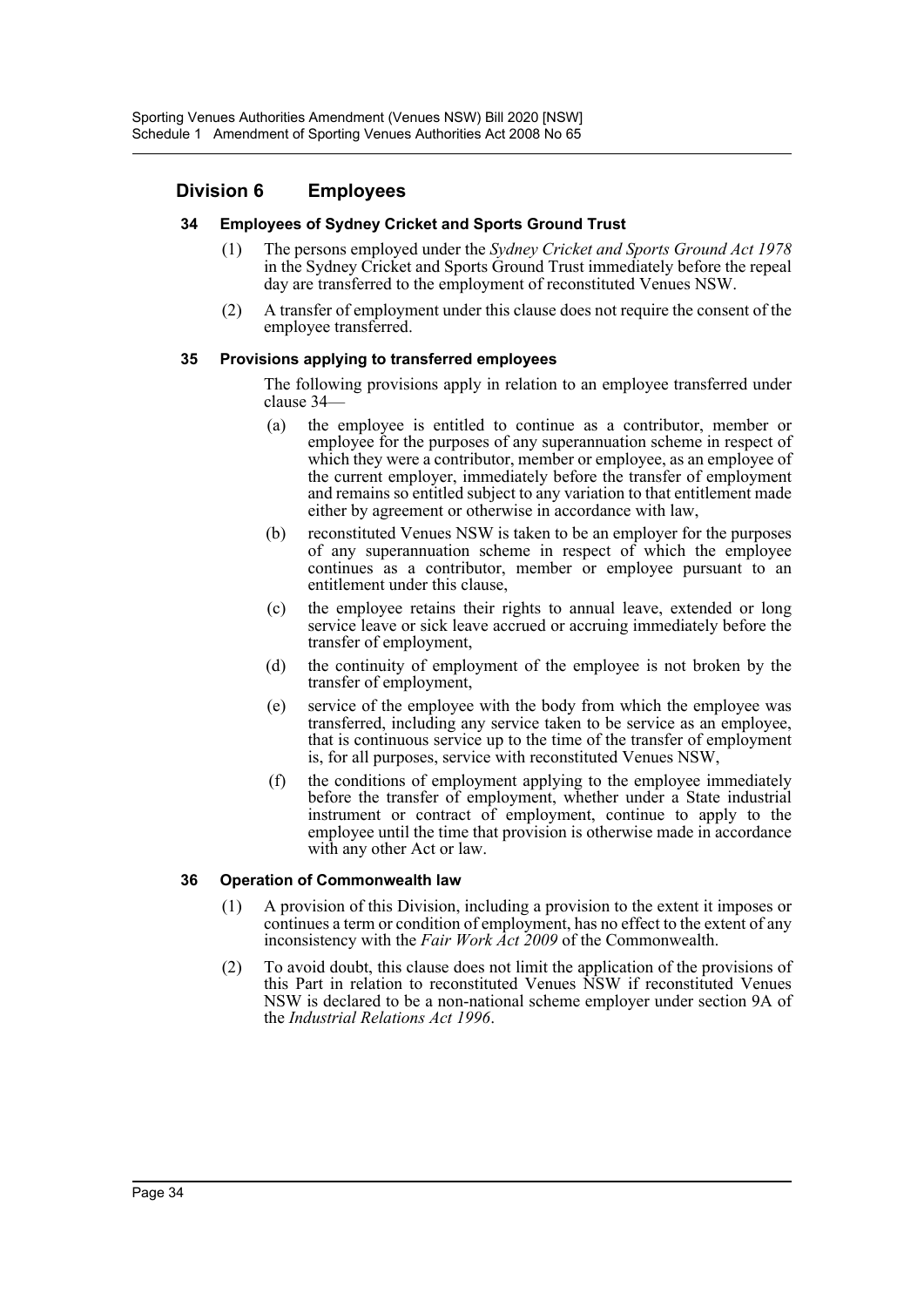## **Division 7 Miscellaneous**

#### **37 Reference to Schedule 3 in section 30A**

A reference in section 30A to Schedule 3 is taken, on and from the repeal day, to be a reference to Schedule 3 as in force immediately before the substitution of the Schedule by the amending Act.

#### **38 Authorised persons under Sydney Cricket Ground and Sydney Football Stadium By-law 2014**

A person who was authorised by the Sydney Cricket and Sports Ground Trust for a function referred to in Part 6 or 7 the *Sydney Cricket Ground and Sydney Football Stadium By-law 2014* immediately before its repeal is taken, on and from the repeal day, to have been appointed as a ranger under section 37 of this Act.

#### **39 References to dissolved, abolished or reconstituted bodies or offices**

- (1) Unless the regulations provide differently, a reference in any instrument to any of the following is, on and from the repeal day, to be read as including a reference to reconstituted Venues NSW—
	- (a) the Sydney Cricket and Sports Ground Trust,
	- (b) existing Venues NSW,
	- (c) a Local Venues Council.
- (2) The regulations may make provision for or with respect to how references in instruments to bodies or offices dissolved, abolished or reconstituted by this Part should be read.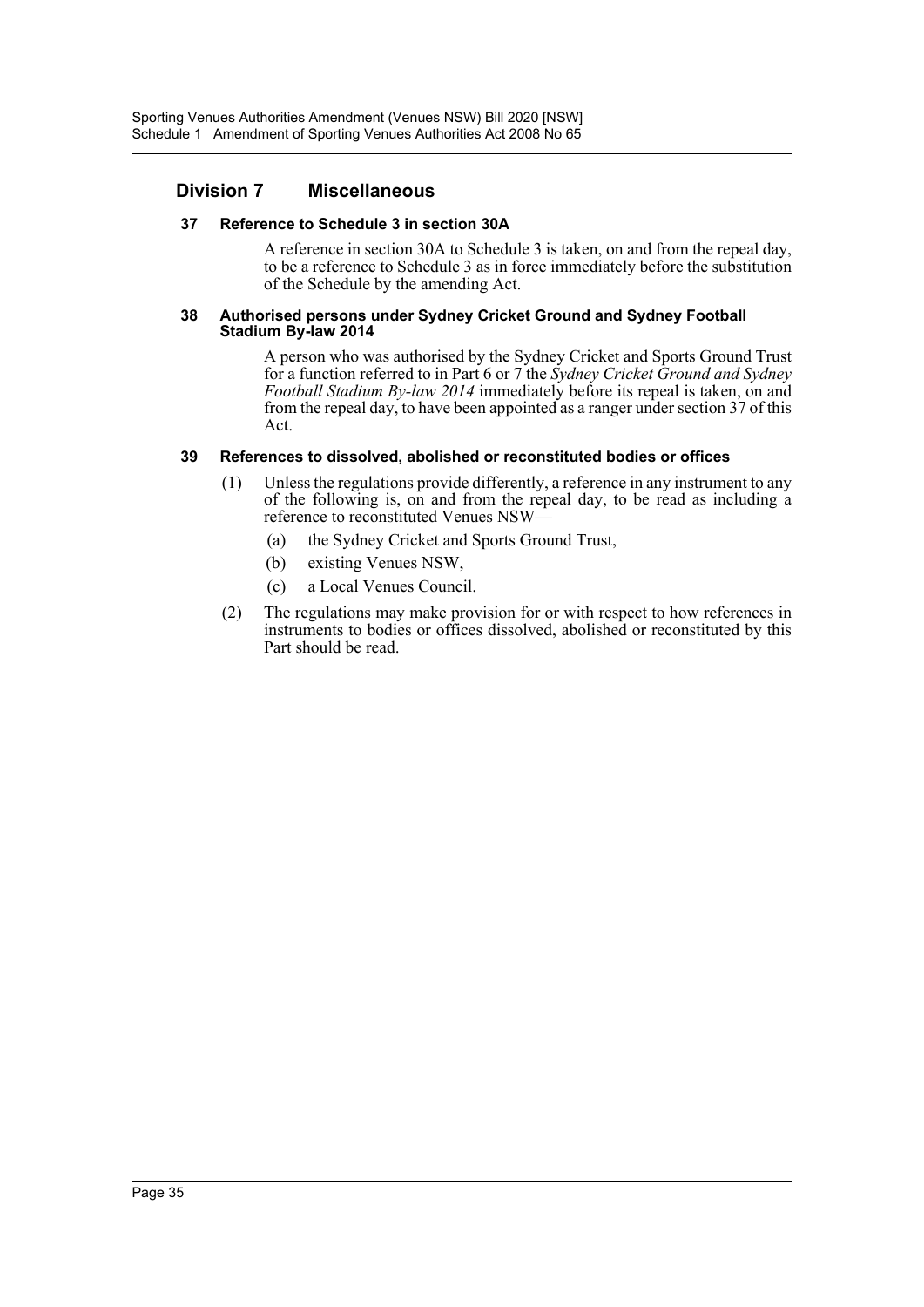## <span id="page-36-0"></span>**Schedule 2 Amendment of other legislation**

## **2.1 Criminal Procedure Regulation 2017**

#### **Schedule 3 NSW Government agencies and statutory bodies required to pay court fees**

Omit paragraph (g) from the matter relating to the Department of Industry.

## **2.2 First State Superannuation Act 1992 No 100**

## **Schedule 1 Employers**

Omit "Sydney Cricket and Sports Ground Trust". Insert instead "Venues NSW".

## **2.3 Government Advertising Regulation 2018**

**Clause 8 Exemption from restrictions on Government advertising campaigns during pre-election period**

Omit clause 8(2)(n).

## **2.4 Local Government Act 1993 No 30**

#### **Section 556 What land is exempt from all rates, other than water supply special rates and sewerage special rates?**

Omit section 556(1)(m). Insert instead—

(m) land that is vested in the Crown or Venues NSW and is described in Schedule 4A, Parts 1, 2 or 3 of the *Sporting Venues Authorities Act 2008* and is used or occupied for the purposes of or in accordance with that Act,

## **2.5 Protection of the Environment Operations (General) Regulation 2009**

## **Clause 90 Outdoor entertainment activities**

Omit clause 90(1)(e). Insert instead—

(e) Venue's NSW land within the meaning of the *Sporting Venues Authorities Act 2008*,

## **2.6 Public Finance and Audit Act 1983 No 152**

## **Schedule 2 Statutory bodies**

Omit "Sydney Cricket and Sports Ground Trust".

## **2.7 Sporting Venues Authorities Regulation 2019**

## **[1] Clause 5 Removal of persons from sporting venues**

Insert after clause  $5(1)(c)$ —

(c1) contravening the Act or this Regulation, or

## **[2] Clause 5(4A)**

Insert after clause 5(4)—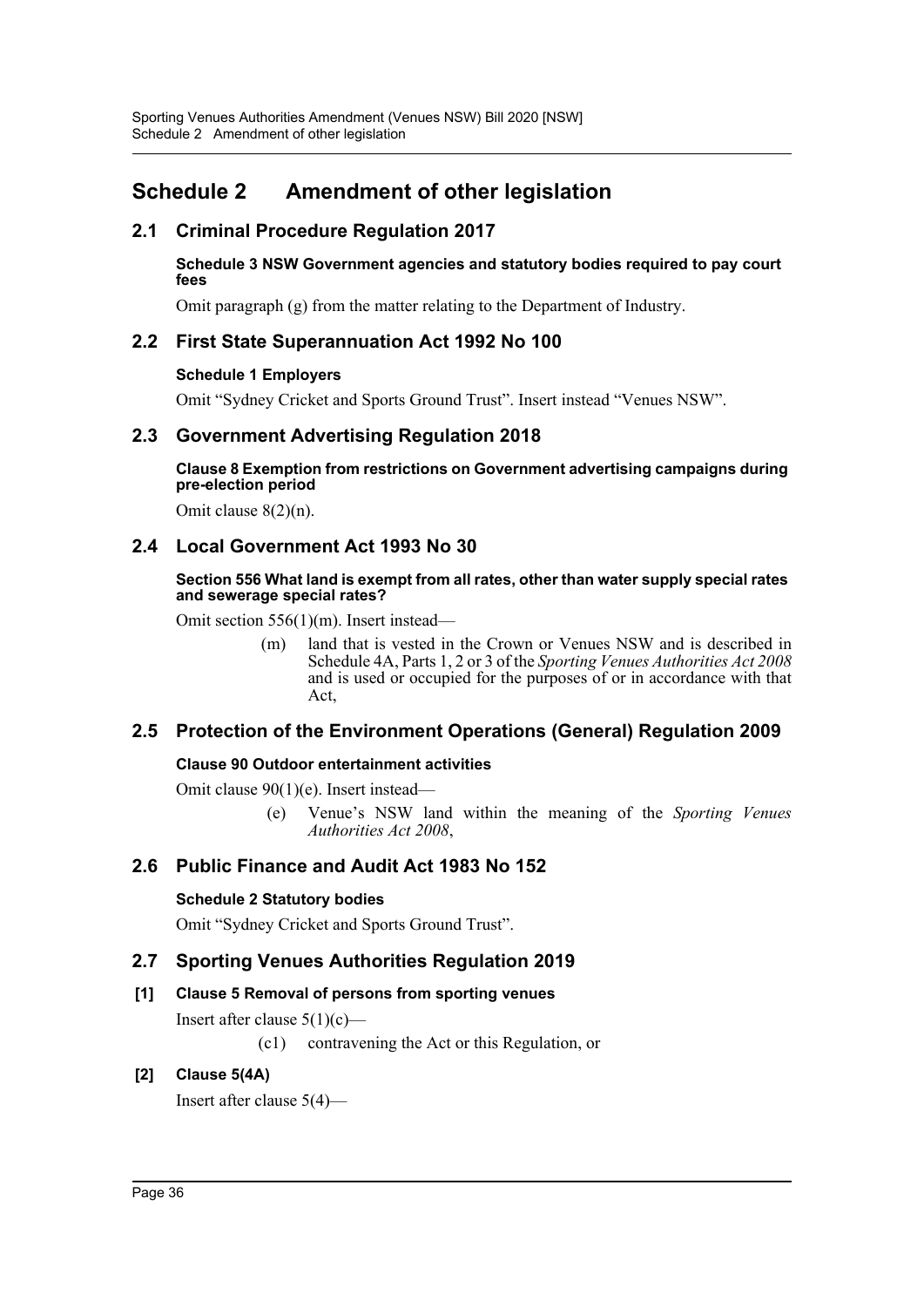(4A) Venues NSW or a ranger may call in the aid of a police officer for the removal of a person from land, or a facility on land, vested in or managed by a sporting venues authority.

## **[3] Clauses 7 and 8**

Omit the clauses.

## **[4] Clause 9 Advisory committees**

Omit "section 33A(7)". Insert instead "21C(5)(d)".

## **[5] Clause 9(2)**

Insert at the end of clause 9—

(2) This clause does not apply to a member who is appointed to a membership advisory committee under section 21E(3)(a) of the Act.

## **[6] Clause 10 Local Venues Councils**

Omit the clause.

## **2.8 Sporting Venues (Invasions) Regulation 2016**

## **Clause 4 Designated sporting venues**

Insert at the end of the clause, with appropriate numbering—

Sydney Cricket Ground at Driver Avenue, Moore Park,

Sydney Football Stadium at Driver Avenue, Moore Park.

## **2.9 State Authorities Non-contributory Superannuation Act 1987 No 212**

## **Schedule 1 Employers**

Omit "Sydney Cricket and Sports Ground Trust" from Part 1. Insert instead "Venues NSW".

## **2.10 State Authorities Superannuation Act 1987 No 211**

## **Schedule 1 Employers**

Omit "Sydney Cricket and Sports Ground Trust" from Part 1. Insert instead "Venues NSW".

## **2.11 State Environmental Planning Policy (Exempt and Complying Development Codes) 2008**

## **Clause 2.127 Specified development**

Omit "Schedule 2 to the *Sydney Cricket and Sports Ground Act 1978*". Insert instead "Schedule 4A, Part 1 of the *Sporting Venues Authorities Act 2008*".

## **2.12 State Environmental Planning Policy (Infrastructure) 2007**

## **Clause 58I Exempt development**

Omit "Schedule 2 to the *Sydney Cricket and Sports Ground Act 1978*".